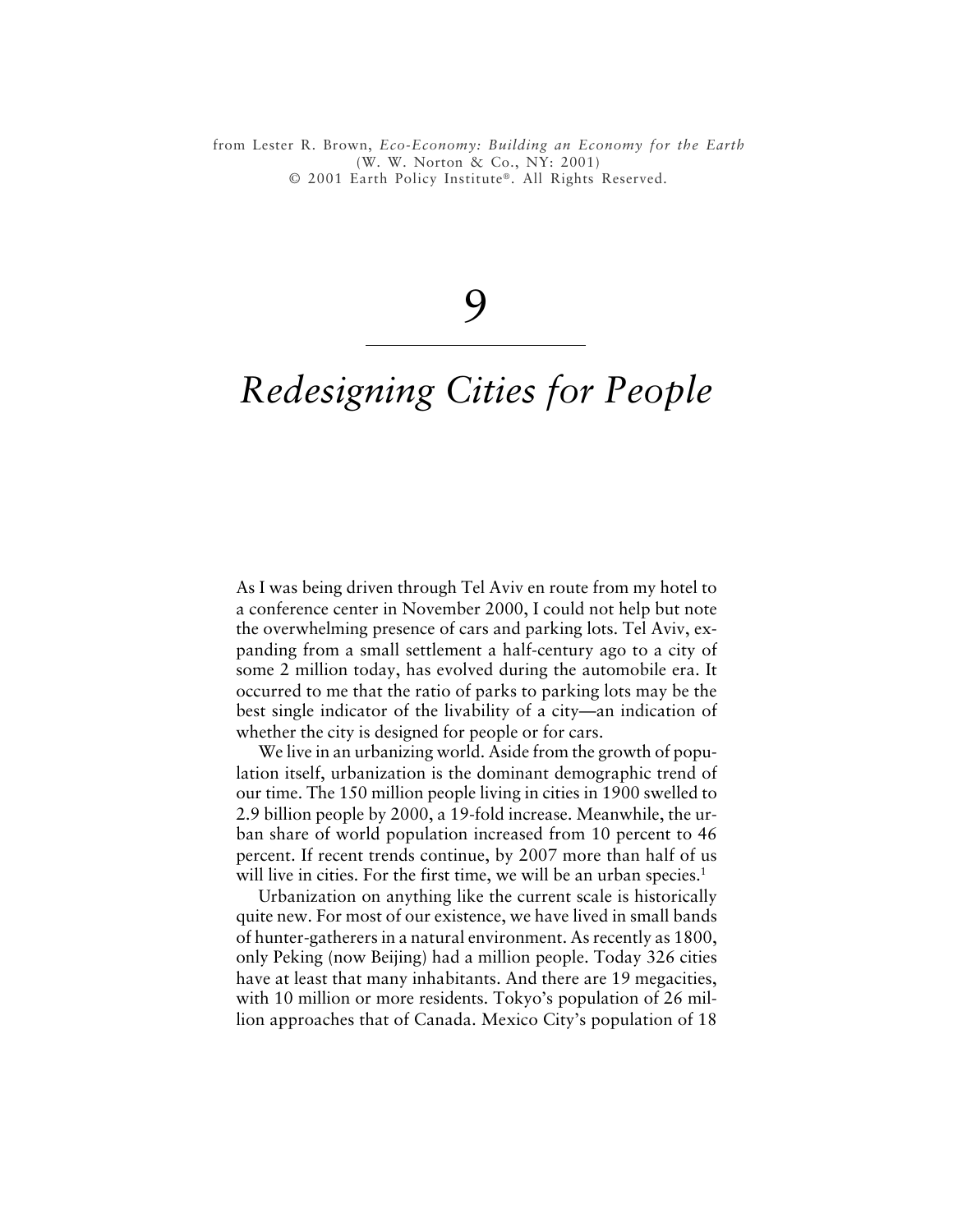million is nearly equal to that of Australia. Mumbai (formerly Bombay), São Paulo, New York, Lagos, Los Angeles, Calcutta, and Shanghai follow close behind.<sup>2</sup>

Cities are unnatural. They require a concentration of food, water, energy, and materials that nature cannot provide. These masses of materials must then be dispersed in the form of garbage, human waste, and air and water pollutants. Worldwatch researcher Molly O'Meara Sheehan reports that although cities cover less than 2 percent of the earth's surface and have less than half the world's people, they account for 78 percent of carbon emissions, 60 percent of residential water use, and 76 percent of the wood used for industrial purposes.<sup>3</sup>

Cities, particularly those centered on the automobile, deprive people of needed exercise, creating an imbalance between caloric intake and caloric expenditures. As a result, there is a rapid growth in obesity in both industrial and developing countries. Overweight populations in industrial countries, sometimes in the majority among adults, combined with the swelling ranks of overweight people in developing countries, have pushed the global overweight population to 1.1 billion. Epidemiologists now see this as a public health threat of historic proportions—a growing source of heart disease, high blood pressure, diabetes, and a higher incidence of several forms of cancer.

The process of urbanization is changing. Whereas migration to the early cities came largely from urban pull, it is now driven more by lack of opportunity in the countryside. In most developing countries, this flow from rural areas far exceeds the capacity of cities to provide jobs, housing, electricity, water, sewerage, and social services, thus resulting in squatter settlements where multitudes live in marginal, often subhuman conditions.

#### **An Urbanizing Species**

Agriculture set the stage for the formation of cities. Advances in agricultural productivity that came with the beginning of irrigation some 6,000 years ago in the fertile soils of the Euphrates Basin freed up people to create the first cities. Several thousand years later the Industrial Revolution gave cities another boost. The early factories required a concentration of workers not possible in rural communities. The evolution of cities is tied to advances in transport—initially ships and trains, then motor vehicles. It was the in-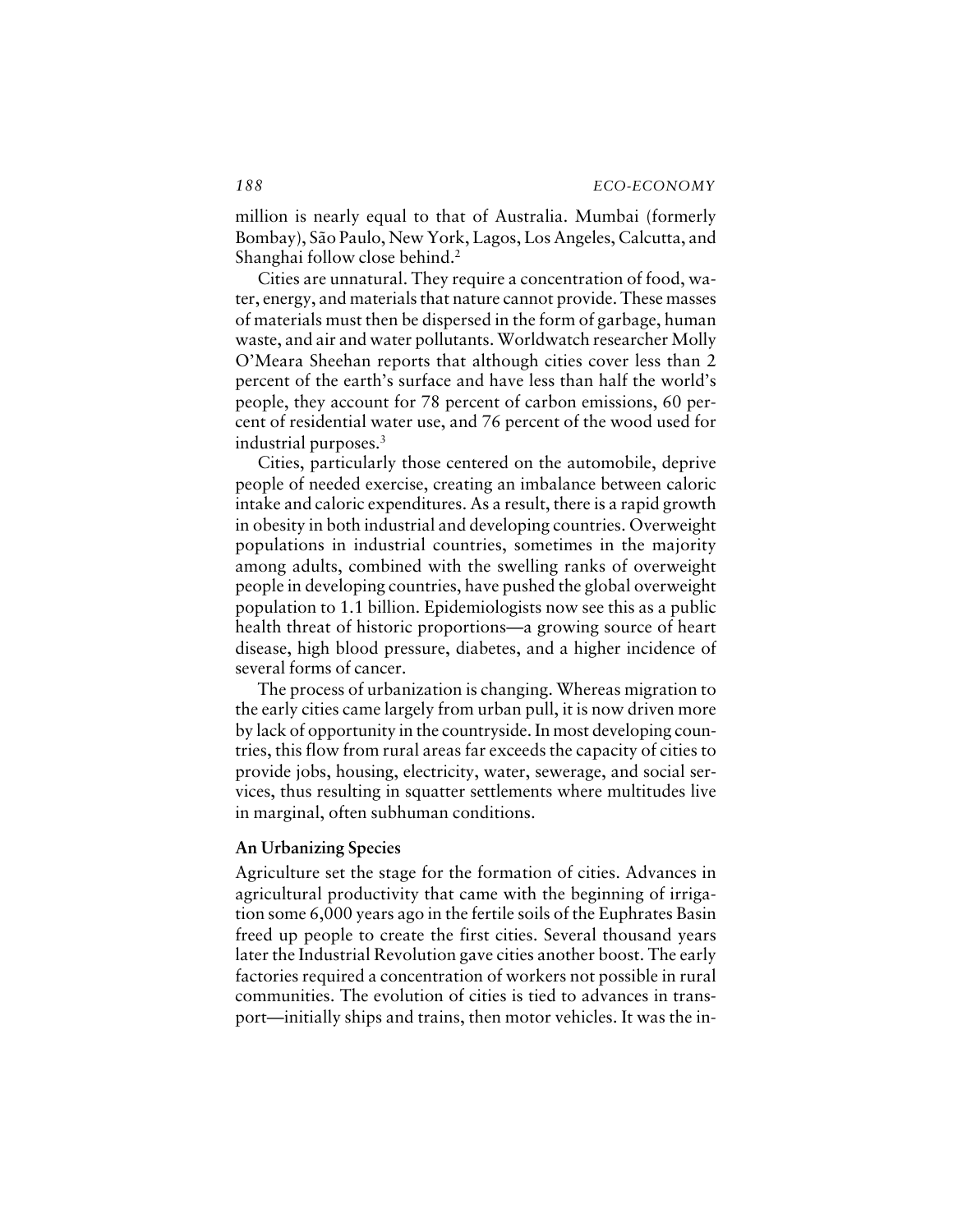ternal combustion engine, combined with cheap oil, that provided the mobility of people and of freight that fueled the phenomenal growth of cities during the twentieth century.

Although the first cities were formed several thousand years ago, the urbanization of world population has been concentrated in the last half-century. In 1950, an estimated 750 million people lived in cities. By 2000, this number had climbed to 2.9 billion, nearly a fourfold increase. The United Nations predicts that by 2050 more than two thirds of us will be living in cities.<sup>4</sup>

Cities have been at the center of the evolution of modern civilization. It is probably not a coincidence that the first written language apparently evolved in the earliest cities. At the beginning of the Christian era, there were already several great cities: Athens, Alexandria, and Rome. A list of the world's 10 most populous cities in selected years since then tells us much about history, the rise and decline of civilizations, the growth and disintegration of empires, industrialization, and, more recently, wide population growth variations among countries. (See Table 9–1.)

In the year 1000, the world's 10 largest cities were widely dispersed throughout the Old World. But by 1900, a century after the Industrial Revolution began, nearly all the large cities were in the

| City           | 1000<br>(million) | City           | 1900<br>(million) | City                | 2000<br>(million) |
|----------------|-------------------|----------------|-------------------|---------------------|-------------------|
| Cordova        | 0.45              | London         | 6.5               | Tokyo               | 26.4              |
| Kaifeng        | 0.40              | New York       | 4.2               | Mexico City         | 18.1              |
| Constantinople | 0.30              | Paris          | 3.3               | Mumbai (Bombay)     | 18.1              |
| Angkor         | 0.20              | Berlin         | 2.7               | São Paulo           | 17.8              |
| Kyoto          | 0.18              | Chicago        | 1.7               | New York            | 16.6              |
| Cairo          | 0.14              | Vienna         | 1.7               | Lagos               | 13.4              |
| Bagdad         | 0.13              | Tokyo          | 1.5               | Los Angeles         | 13.1              |
| Nishapur       | 0.13              | St. Petersburg | 1.4               | Calcutta            | 12.9              |
| Hasa           | 0.11              | Manchester     | 1.4               | Shanghai            | 12.9              |
| Anhilvada      | 0.10              | Philadelphia   | 1.4               | <b>Buenos Aires</b> | 12.6              |

Table 9–1. *Population of World's 10 Largest Metropolitan Areas in 1000, 1900, and 2000*

*Source:* Molly O'Meara Sheehan, *Reinventing Cities for People and the Planet,* Worldwatch Paper 147 (Washington, DC: Worldwatch Institute, June 1999), pp. 14–15,

with updates from United Nations, *World Urbanization Prospects: The 1999 Revision* (New York: 2000).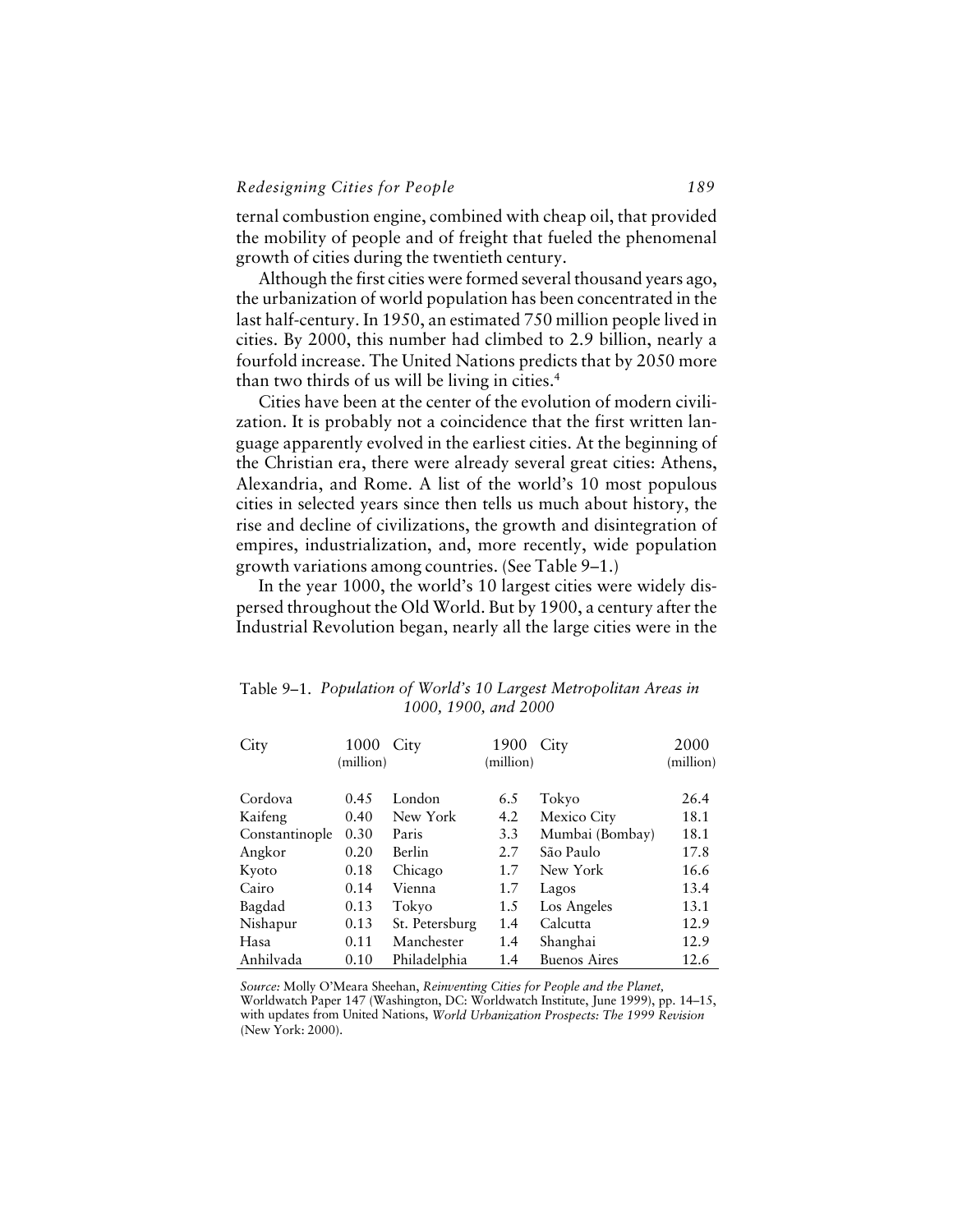industrial west. In 2000, after a century of record population growth—most of it concentrated in the Third World—7 of the top 10 were in developing countries.

People living in cities impose a disproportionately heavy burden on the earth's ecosystems simply because so many resources must be concentrated in urban areas to satisfy residents' daily needs. Vast quantities of food and water must be moved into cities, and the resulting concentration of human waste must then be dispersed.

The industries that take advantage of the labor force in cities require raw materials. These, too, must be transported, often over long distances. Finished goods must then be shipped to markets within the country and, as globalization proceeds, other parts of the world.

The early cities relied heavily on food and water resources in the surrounding countryside. But today cities often depend on distant sources even for such basic amenities as food and water. Los Angeles, for example, draws much of its water supply from the Colorado River, some 970 kilometers (600 miles) away. Mexico City's burgeoning population, living at 3,000 meters, must now depend on the costly pumping of water from 150 kilometers away and a kilometer or more lower in altitude to augment its inadequate water supplies. Water-starved Beijing is contemplating drawing water from the Yangtze River basin nearly 1,500 kilometers away.<sup>5</sup>

Food comes from even greater distances, as is illustrated by Tokyo, whose population exceeds that of the world's 10 largest cities in 1900 combined. While Tokyo still depends for its rice on the highly productive farmers in Japan, with their land vigorously protected by government policy, its wheat comes largely from the Great Plains of the United States and Canada and from Australia. Its corn supply comes largely from the U.S. Midwest. Soybeans in Tokyo come from the U.S. Midwest and the Brazilian *cerrado*. 6

Many cities today are linked more tightly to each other than to their own countryside. Air travel ties cities together, often making it easier to get to a city in another country than to the more remote rural regions within the same country. The trading of goods and services now occurs proportionately more among cities than between cities and the surrounding countryside.

It is widely assumed that urbanization will continue. But this is not necessarily so. If the world is facing water scarcity, the avail-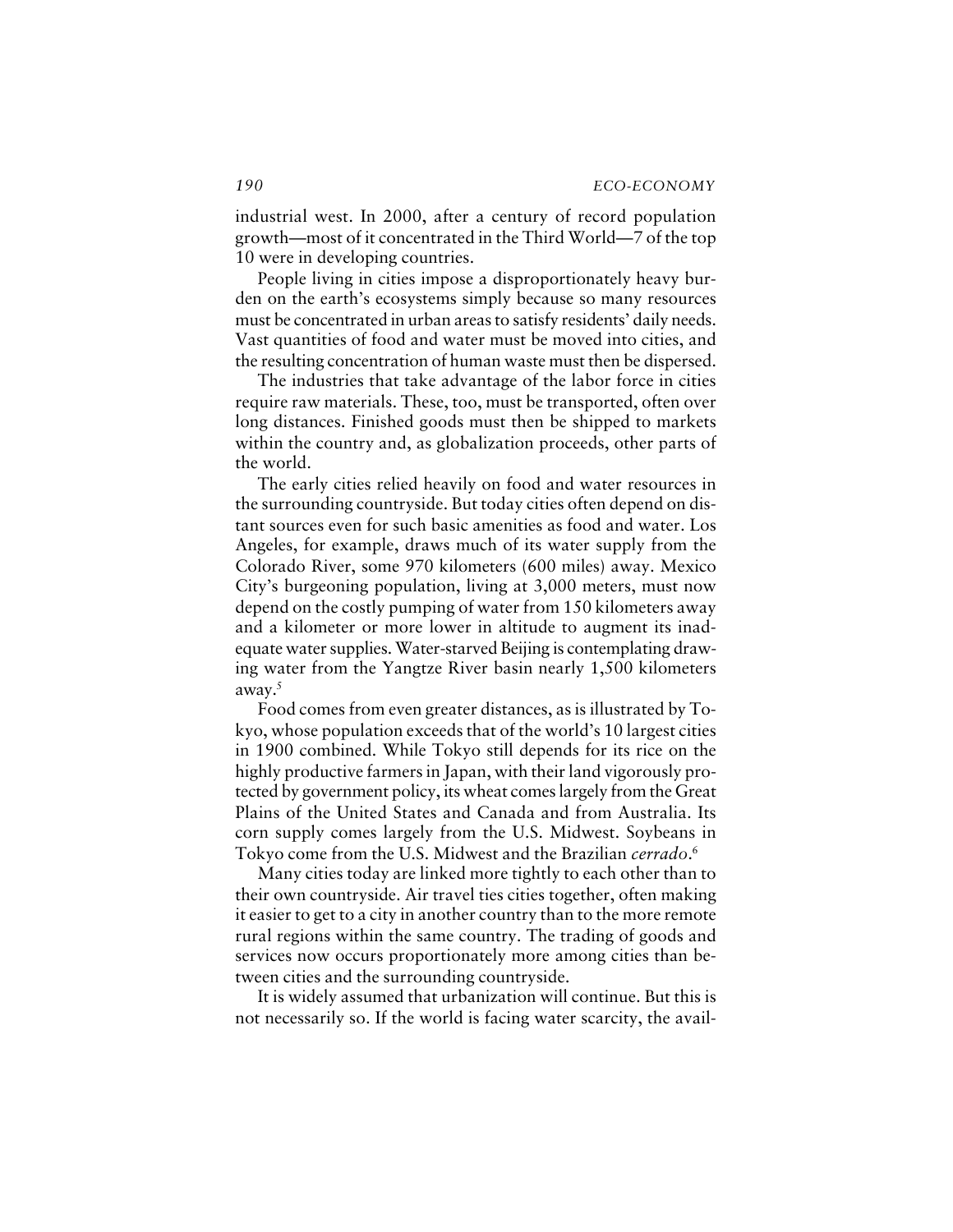ability and cost of transporting water over long distances may itself begin to constrain urban growth. Beyond this, a future of water scarcity is almost certainly also a future of food scarcity, since 70 percent of all the water pumped from underground and diverted from rivers is used for irrigation. (See Chapter 7.)<sup>7</sup>

In a world of land and water scarcity, the value of both may increase substantially, shifting the terms of trade between the countryside and cities. Ever since the beginning of the Industrial Revolution, the terms of trade have favored cities because they control capital and technology, the scarce resources. But if land and water become the scarcest resources, then the people in rural areas who control them may have the upper hand. If so, the terms of trade could even reverse urbanization in some situations.

Beyond resource shortages, the evolution of the Internet, which is changing how we think about such basic parameters as distance and mobility, could also affect urbanization. The availability of email and the potential for telecommuting may reduce the advantages of living in the city. Cultural amenities, such as museums, once found only in cities may now be toured over the Internet, further diminishing the draw to urban life. Internet commerce, offering more options than any shopping mall, may also lessen the role of urban centers as supply sources for a wide variety of goods and services.

#### **Car-Centered Urban Sprawl**

One of the less desirable dimensions of the extraordinary urban growth of the last half-century has been the sprawl of cities. In an article in *Scientific American* entitled "The Science of Smart Growth," Donald Chen writes about the phenomenal development of Atlanta, Georgia, during the 1990s. In a decade that began with preparations to host the Olympic Games, Atlanta led all other U.S. cities in population growth, home building, job openings, and highway construction. A part of the "new South," the city exploded in size. Today it has become a nightmare, one with worsening air pollution, congestion verging on gridlock, and an escalating sense of frustration among residents. Sprawling over an area the size of Delaware, it has the longest commute time of any city in the country-longer even than in Los Angeles or Houston.<sup>8</sup>

Atlanta is unique among American cities because its unusually fast development turned it into a disaster so abruptly and dramati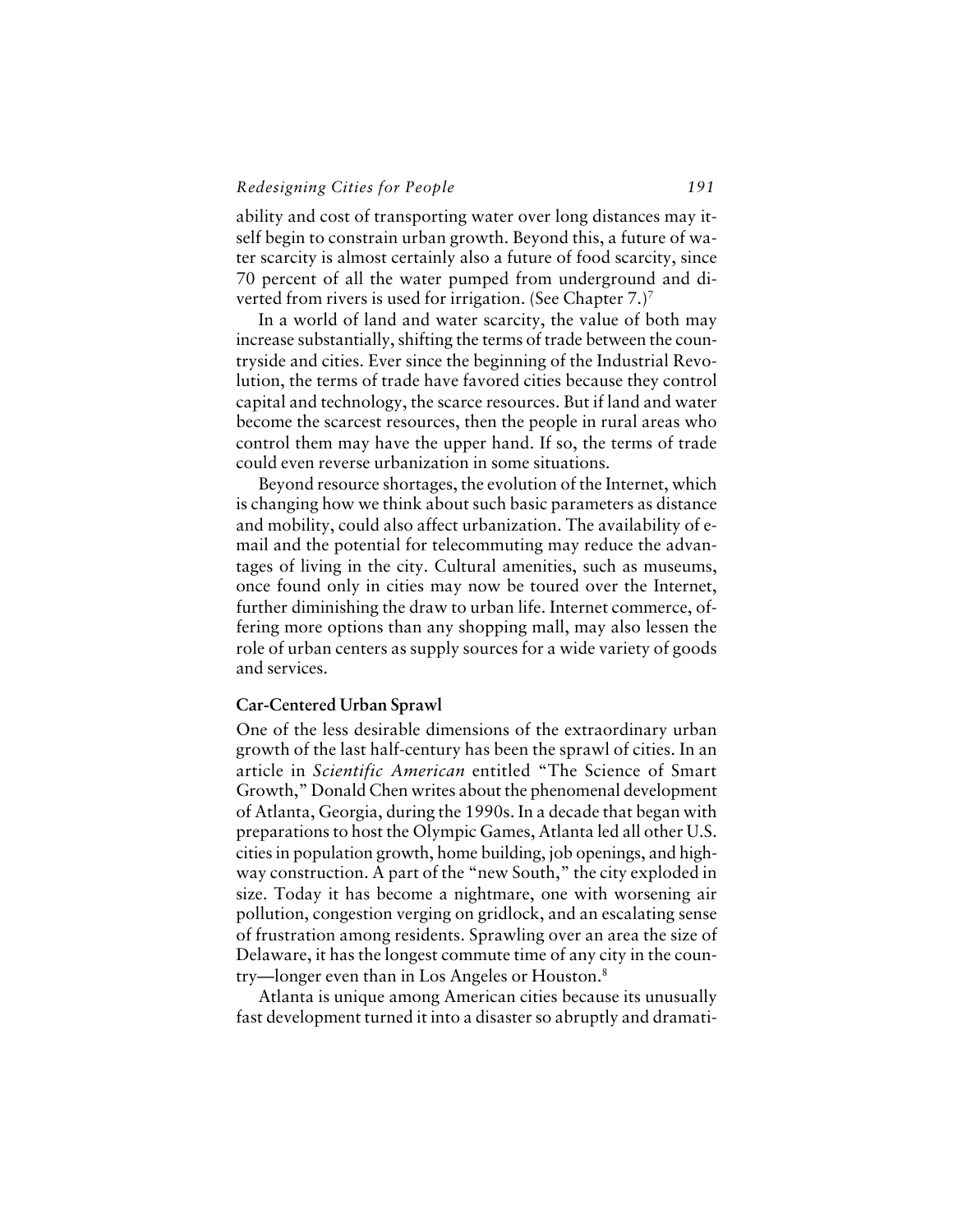cally. With the rapidly spreading ownership of automobiles after World War II, a home in the suburbs—with access to the city but life in a low-density community with a yard and a driveway—appeared highly desirable. Zoning regulations requiring large lots for individual homes ensured that cities would be surrounded by lowdensity suburbs. Areas were often exclusively residential, with no mixing of shops or businesses among the residences.<sup>9</sup>

One analyst defined sprawl as "the degenerate urban form that is too congested to be efficient, too chaotic to be beautiful, and too dispersed to possess the diversity and vitality of a great city." In countries such as the United States and in many developing nations, where cities have developed largely after the arrival of the automobile and have ignored land-use planning, sprawl has become the dominant form of urban development.<sup>10</sup>

Among the consequences of this extensive low-density development are rising automobile dependency, rising real estate taxes, longer commute times, worsening air pollution, and, above all, frustration because the population density is too low to support a meaningful public transport system. The American dream became the American nightmare.

Once low-density suburbs surround a city, people living in these areas do not have many housing options. Donald Chen points out that they have "a very limited range of choices in the style and location of new housing—typically, single-family homes in automobile-oriented neighborhoods built on what was once forest or farmland."<sup>11</sup>

One consequence of the low-density development associated with one-acre building lots is high taxes to cover the sheer cost of providing water and sewerage services and maintaining roads. As the suburbs expand, they require new schools. Meanwhile, existing schools within the city close. It is not uncommon, even in states with declining populations, to be investing heavily in new school construction simply because of the concentration of young couples in the suburbs that are sprawling ever farther from the city itself. Other services, such as ambulance and fire fighting, also cost more in sprawling communities. $12$ 

Long and frustrating commutes are taking a toll on those living in the suburbs. Public concern about sprawl and whether it can be stopped or even reversed is on the rise. A poll taken in 2000 by the Pew Charitable Trust indicates that more Americans are concerned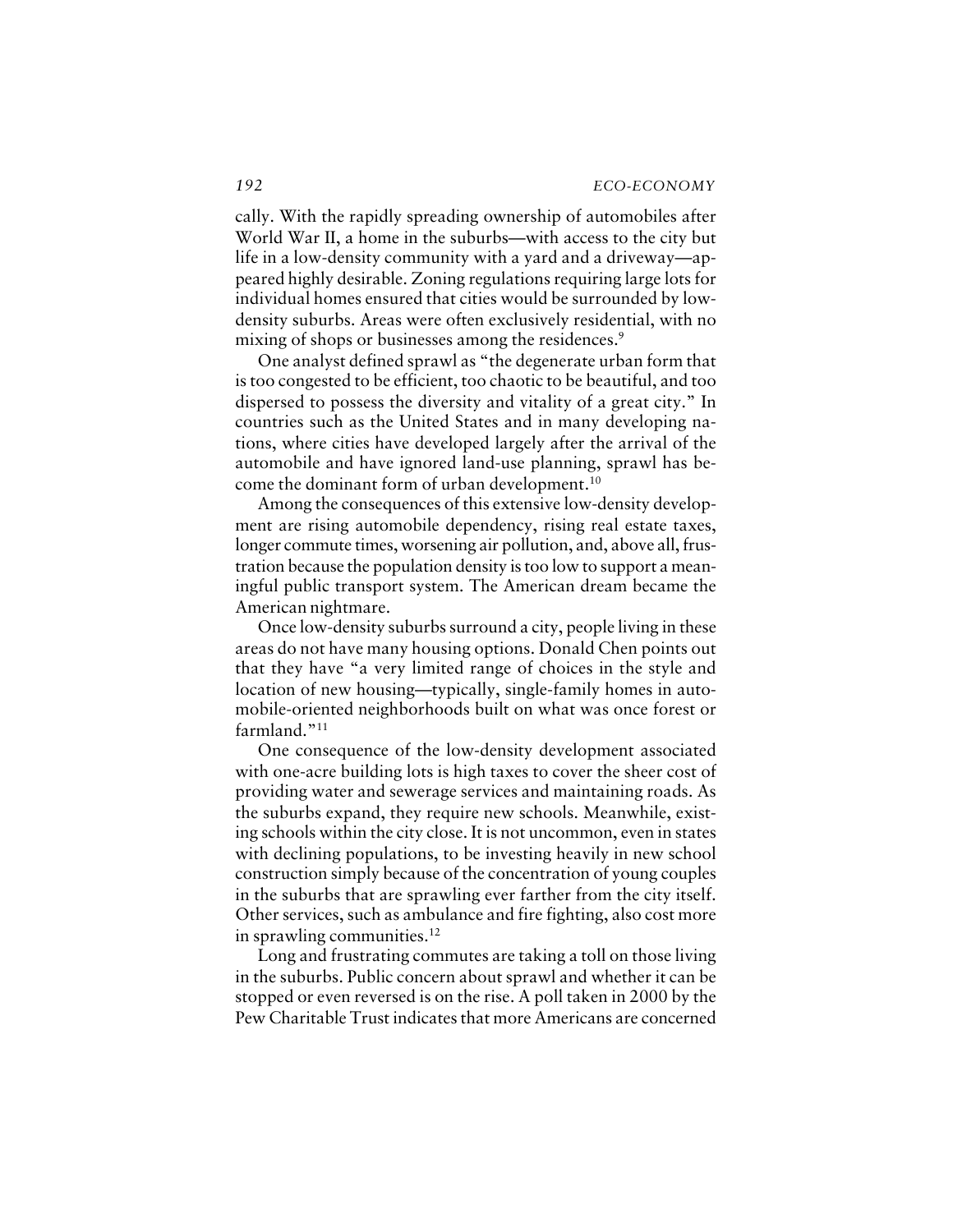with traffic congestion and sprawl than with crime, jobs, or education, the traditional issues of primary concern.<sup>13</sup>

Increasing traffic delays are commonplace. A Texas Transportation Institute (TTI) study on mobility notes that in the larger U.S. urban communities, time spent sitting in traffic jams increased from 11 hours per person in 1982 to 36 hours in 1999. Los Angeles ranked number one in time wasted—56 hours a year, nearly half of the typical annual vacation time of three weeks. (See Table 9–2.) In Washington, D.C., the typical automobile commuter spends 46 hours sitting in traffic jams each year, reducing the time spent with family or exercising. The worse the traffic congestion, the more sedentary the life-style.<sup>14</sup>

TTI calculates the congestion bill for the 68 areas analyzed in 1999 at \$78 billion a year—nearly \$300 for every American. This includes the value of 4.5 billion hours wasted in traffic and nearly 7 billion gallons of excessive gasoline consumption. It does not, however, include any of the costs associated with the worsening air pollution from the millions of idling engines or the effect of addi-

| Urban Areas          | Annual<br>Delay Per<br>Person<br>(hours) | Excess Fuel<br>Consumed<br>Per Person<br>(gallons of gas) | Cost of<br>Congestion<br>Per Person <sup>1</sup><br>(dollars) |
|----------------------|------------------------------------------|-----------------------------------------------------------|---------------------------------------------------------------|
| Los Angeles, CA      | 56                                       | 84                                                        | 1,000                                                         |
| Seattle-Everett, WA  | 53                                       | 81                                                        | 930                                                           |
| Atlanta, GA          | 53                                       | 84                                                        | 915                                                           |
| Houston, TX          | 50                                       | 76                                                        | 850                                                           |
| Washington, DC-MD-VA | 46                                       | 69                                                        | 780                                                           |
| Denver, CO           | 45                                       | 67                                                        | 760                                                           |
| San Francisco-       | 42                                       | 65                                                        | 760                                                           |
| Oakland, CA          |                                          |                                                           |                                                               |
| Boston, MA           | 42                                       | 63                                                        | 715                                                           |
| Portland, OR-        | 34                                       | 53                                                        | 610                                                           |
| Vancouver, WA        |                                          |                                                           |                                                               |
| New York, NY-        | 34                                       | 52                                                        | 595                                                           |
| Northeastern NJ      |                                          |                                                           |                                                               |

### Table 9–2. *Annual Costs of Traffic in Selected U.S. Cities*

<sup>1</sup>Including delay and fuel cost.

*Source:* David Schrank and Tim Lomax, *The 2001 Urban Mobility Report* (Texas Transportation Institute and The Texas A&M University System, May 2001).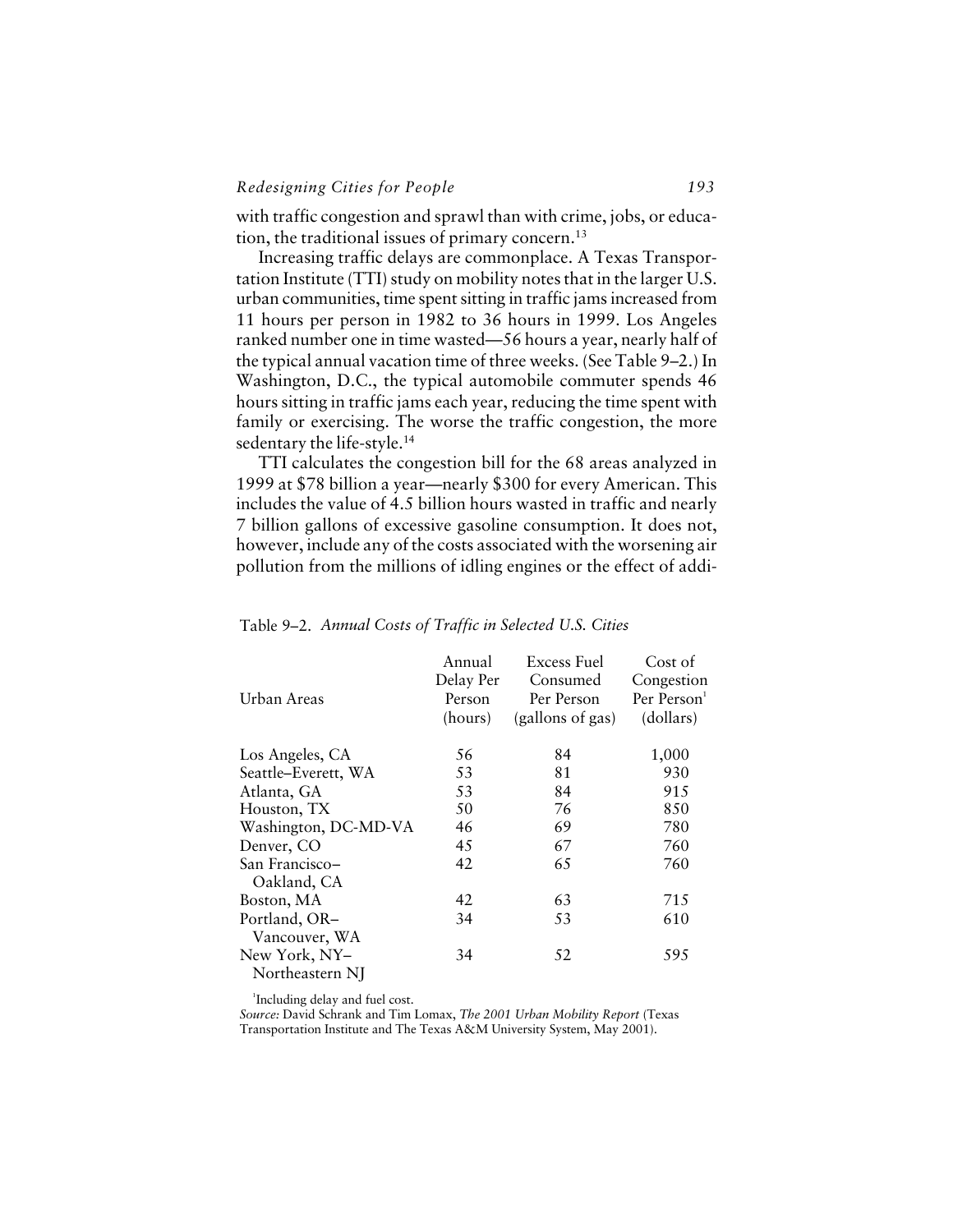tional carbon emissions on the earth's climate.<sup>15</sup>

Many communities try to deal with traffic congestion by building more roads. But that has not worked. As Richard Moe, head of the National Trust for Historic Preservation, observes, "Building more roads to ease traffic is kind of like trying to cure obesity by loosening the belt."<sup>16</sup>

The automobile promised mobility, and in largely rural settings it delivered just that. But as societies have urbanized, the inherent conflict between the automobile and the city has become all too visible, with almost all the world's cities now plagued with traffic congestion, noise, and vehicular air pollution. The average speed of a car in London today is little different from that of a horsedrawn carriage a century ago. In Bangkok, which seems to suffer from perpetual gridlock, the average motorist in 1999 spent the equivalent of 44 working days sitting in an automobile going nowhere.<sup>17</sup>

Cities surrounded by low-density suburbs are facing a new challenge—how to attract or even keep investment in factories and offices. Increasingly, corporations use congestion pricing in deciding whether to locate in a particular city. If traffic congestion raises commute times for employees and the cost of moving raw materials and finished products, a company may well decide to move elsewhere. In Atlanta, Hewlett Packard has begun rethinking whether it wants to continue with expansion. Traffic congestion affects both the productivity and morale of employees.<sup>18</sup>

At the local level, some U.S. communities have taken steps to control urban sprawl. At the state level, the leader has been Oregon, which 20 years ago adopted boundaries to urban growth. State law required each community to project its growth needs for the next 20 years and then, based on the results, draw an outer boundary for the city that would accommodate that growth. Richard Moe observes, "This has worked in Oregon because it forced development back to the city. Lot sizes are smaller. There is more density, which is made possible by mass transit. There has been a doubling in the workforce in downtown Portland over the last 20 years without one new parking lot, without one new parking space."<sup>19</sup>

Arthur Nelson of the Lincoln Land Institute has analyzed growth patterns in U.S. cities using numerous economic and environmental indicators. The contrasting experience of Portland, which has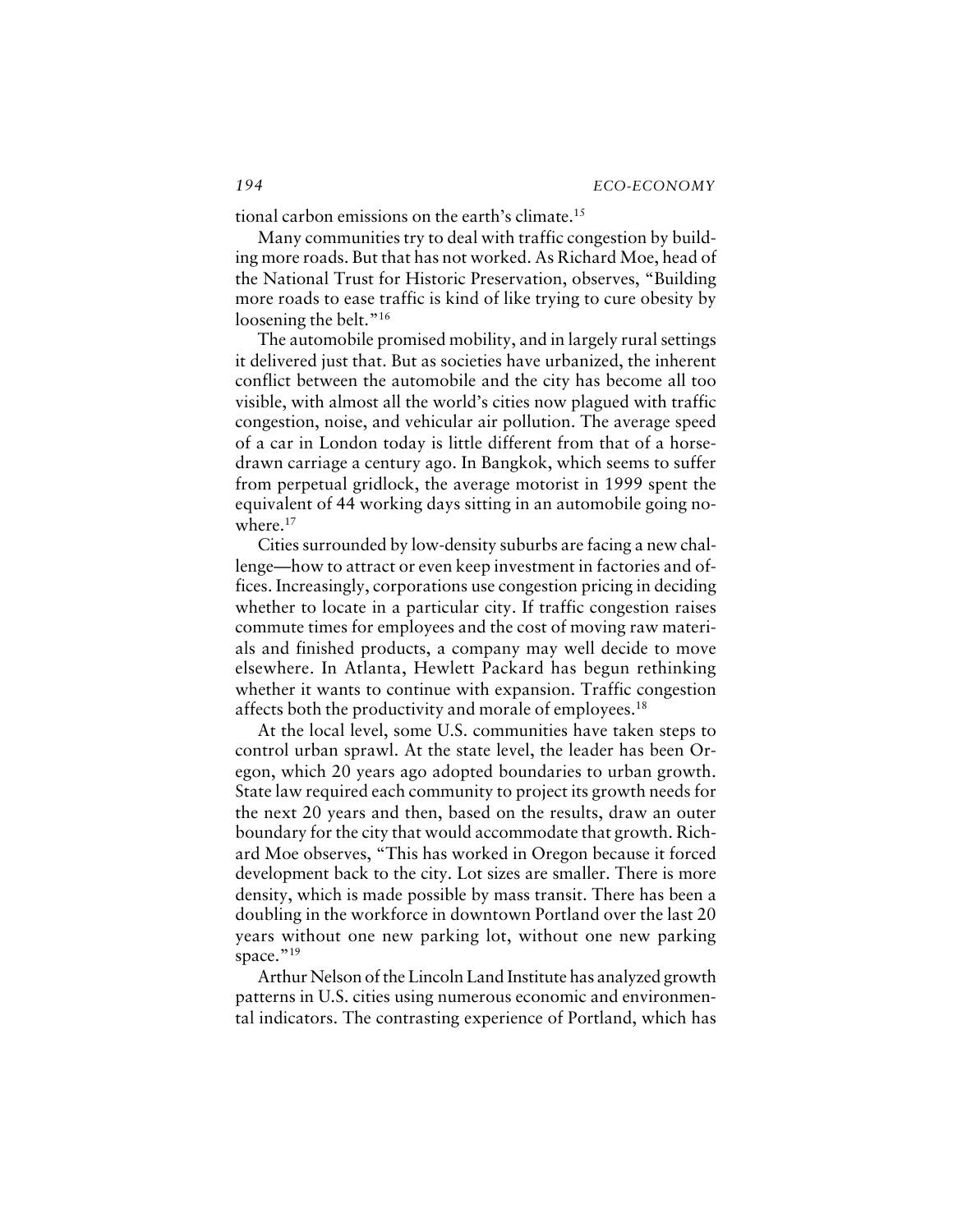engaged urban sprawl head on, and Atlanta, which ignored the issue, is revealing. Between the mid-1980s and mid-1990s, the growth in population, jobs, and income in the two cities were about the same, but that's where the similarity ends. (See Table 9–3.) Property taxes dropped 29 percent in Portland and rose 22 percent in Atlanta. Energy use, which actually declined in Portland, climbed in Atlanta. Air pollution (ozone) dropped 86 percent in Portland while climbing 5 percent in Atlanta. And finally, neighborhood quality, measured by an amalgam of indicators, improved by 19 percent in Portland while declining 11 percent in Atlanta.<sup>20</sup>

| Indicator               | Portland, OR     | Atlanta, GA |  |
|-------------------------|------------------|-------------|--|
|                         | (percent change) |             |  |
| Population growth       | $+26$            | $+32$       |  |
| Job growth              | $+43$            | $+37$       |  |
| Income                  | $+72$            | $+60$       |  |
| Property tax            | $-29$            | $+22$       |  |
| Vehicle miles traveled  | $+2$             | $+17$       |  |
| Single occupant vehicle | $-13$            | $+15$       |  |
| Commute time            | - 9              | + 1         |  |
| Air pollution (ozone)   | $-86$            | $+$ 5       |  |
| Energy consumption      | - 8              | + 11        |  |
| Neighborhood quality    | + 19             | - 11        |  |

|  | Table 9–3. Changes in Portland and Atlanta Regions from Mid-1980s |  |  |
|--|-------------------------------------------------------------------|--|--|
|  | to Mid-1990s                                                      |  |  |

*Source:* See endnote 20.

There is another, more fundamental issue associated with carcentered transport systems. Will they be viable for land-scarce developing countries? Given the density of population and the cropland shrinkage per person, countries like Bangladesh, China, Egypt, India, Indonesia, Iran, and Pakistan simply lack the land needed to accommodate an auto-centered transport system and to feed their people. Increasingly, they will have to choose between the automobile and food security.<sup>21</sup>

#### **Urbanization and Obesity**

Until recently, the principal link between urbanization and health was air pollution, but now this is changing as obesity spreads, eclips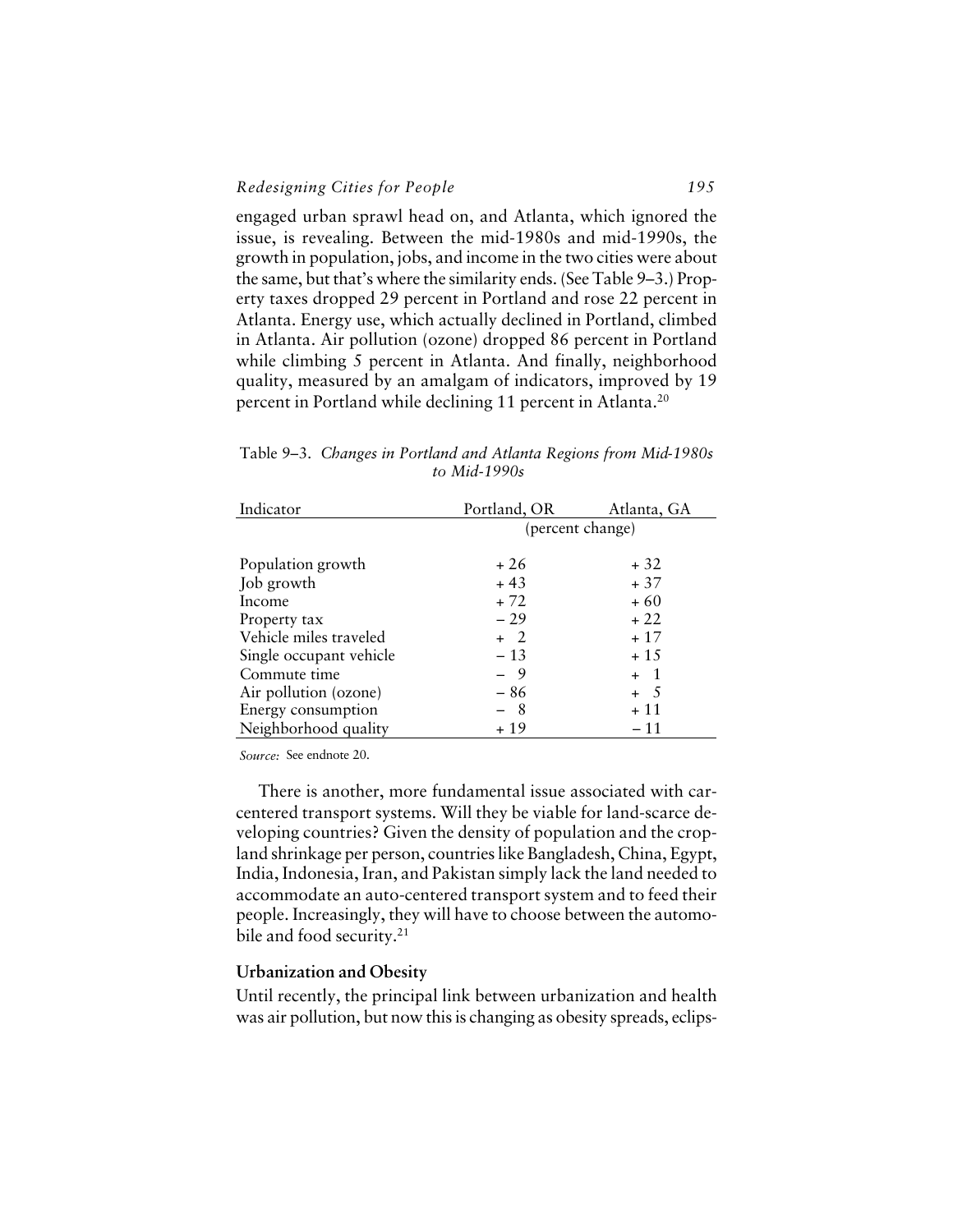ing air pollution as a health threat. One consequence of urbanization, particularly when it is auto-centered, is the lack of opportunity for walking, cycling, and other forms of exercise. Exercise deprivation and dietary excesses together often translate into weight gain. As a result, obesity—which is concentrated in cities—is reaching epidemic proportions worldwide. No longer confined to the industrial world, obesity is emerging as a leading global public health issue. In both China and Indonesia, for instance, the incidence of obesity in cities is double that in the countryside. In the Congo, it is six times higher.<sup>22</sup>

Obesity is afflicting a growing number of people in industrial and developing countries alike. It is damaging human health—raising the incidence of heart disease, stroke, breast cancer, colon cancer, arthritis, and adult onset diabetes. In the United States, the Centers for Disease Control and Prevention estimates that 300,000 Americans now die prematurely each year from obesity-related illnesses.<sup>23</sup>

In recent years, efforts to reduce obesity have focused on lowering caloric intake to the level of caloric use by dieting, as the perpetual presence of diet books on bestseller lists in industrial countries indicates. Unfortunately, this can be physiologically difficult given the abnormally low calorie burning associated with sedentary life-styles. Ninety-five percent of Americans who attempt to achieve a healthy body weight by dieting alone fail, largely because exercise deprivation is also contributing to obesity. With metabolic systems shaped by millions of years of highly active hunting and gathering, many people may not be able to maintain a healthy body weight without regular exercise.<sup>24</sup>

For the first time in history, a majority of adults in some highly urbanized societies are overweight. In the United States, this applies to 61 percent of all adults. In Russia, the figure is 54 percent; in the United Kingdom, 51 percent; and in Germany, 50 percent. For Europe as a whole, more than half of the adults between 35 and 65 years of age are overweight. The numbers are rising in developing countries as well. In Brazil, for example, 36 percent of adults are overweight.<sup>25</sup>

Not only are more people overweight than ever before, but their ranks are expanding at a record rate. In the United States, obesity among adults increased by half between 1980 and 1994. Among Americans, 20 percent of men and 25 percent of women are more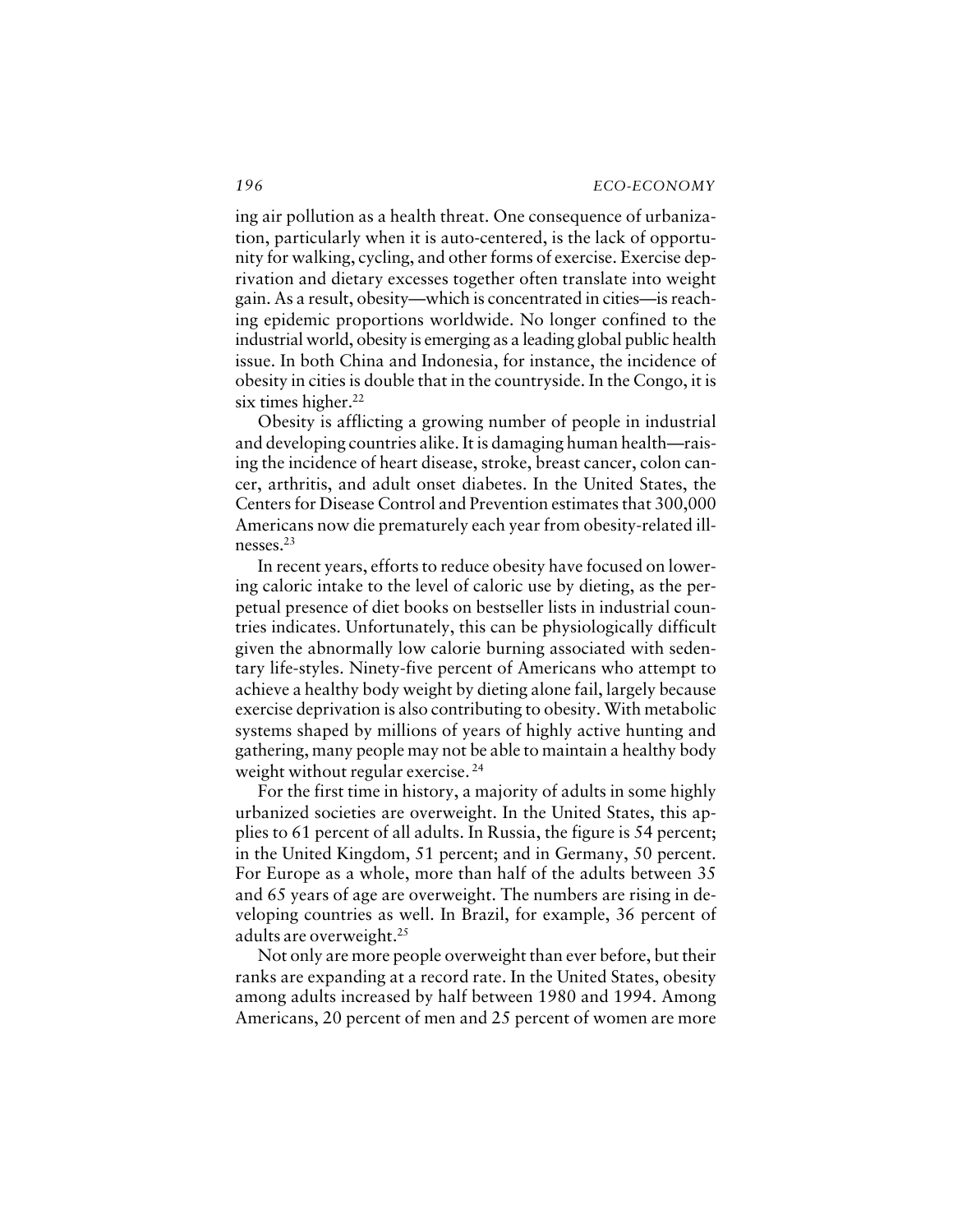than 30 pounds (13.6 kilograms) overweight. Surveys in China showed that during the boom years of the early 1990s, the share of adults who were overweight jumped from 9 percent to 15 percent.<sup>26</sup>

Juvenile obesity is rising rapidly too. In the United States, where at least 1 out of 10 youngsters 6 to 17 years of age is overweight, the incidence of obesity among children has doubled over the last generation. Not only does juvenile obesity typically translate into adult obesity, but it also causes metabolic changes that make the disease difficult to treat in adulthood.<sup>27</sup>

In a Worldwatch Paper entitled *Underfed and Overfed,* Gary Gardner and Brian Halweil report that the number who are overnourished and overweight has climbed to 1.1 billion worldwide, rivaling the number who are undernourished and underweight. Peter Kopelman of the Royal London School of Medicine summarizes medical thinking: "Obesity should no longer be regarded simply as a cosmetic problem affecting certain individuals, but [as] an epidemic that threatens global well being."<sup>28</sup>

Damage to health from obesity takes many forms. In addition to the illnesses noted earlier, heavier body weight increases resistance to the heart's pumping of blood, elevating blood pressure. It also raises the stress on joints, often causing lower back pain. People who are obese are four times as likely to have diabetes as those who are not.<sup>29</sup>

As weight goes up, life expectancy goes down. In analyzing this relationship for Americans between the ages of 30 and 42, one broad-based study found that the risk of death within 26 years increased by 1 percent with each additional pound (0.45 kilograms) of excess weight.<sup>30</sup>

The estimated 300,000 Americans who die prematurely each year as a result of being overweight compares with the 400,000 who die prematurely from cigarette smoking. But there is one difference. The number of cigarettes smoked per person in the United States is on the decline, falling some 42 percent between 1980 and 2000, while obesity is on the rise. If recent trends continue, it is only a matter of time before deaths from obesity-related illnesses in the United States overtake those related to smoking.<sup>31</sup>

Gaining weight is a result of consuming more calories than are burned. With modernization, caloric intake has climbed. Over the last two decades, caloric intake in the United States has risen nearly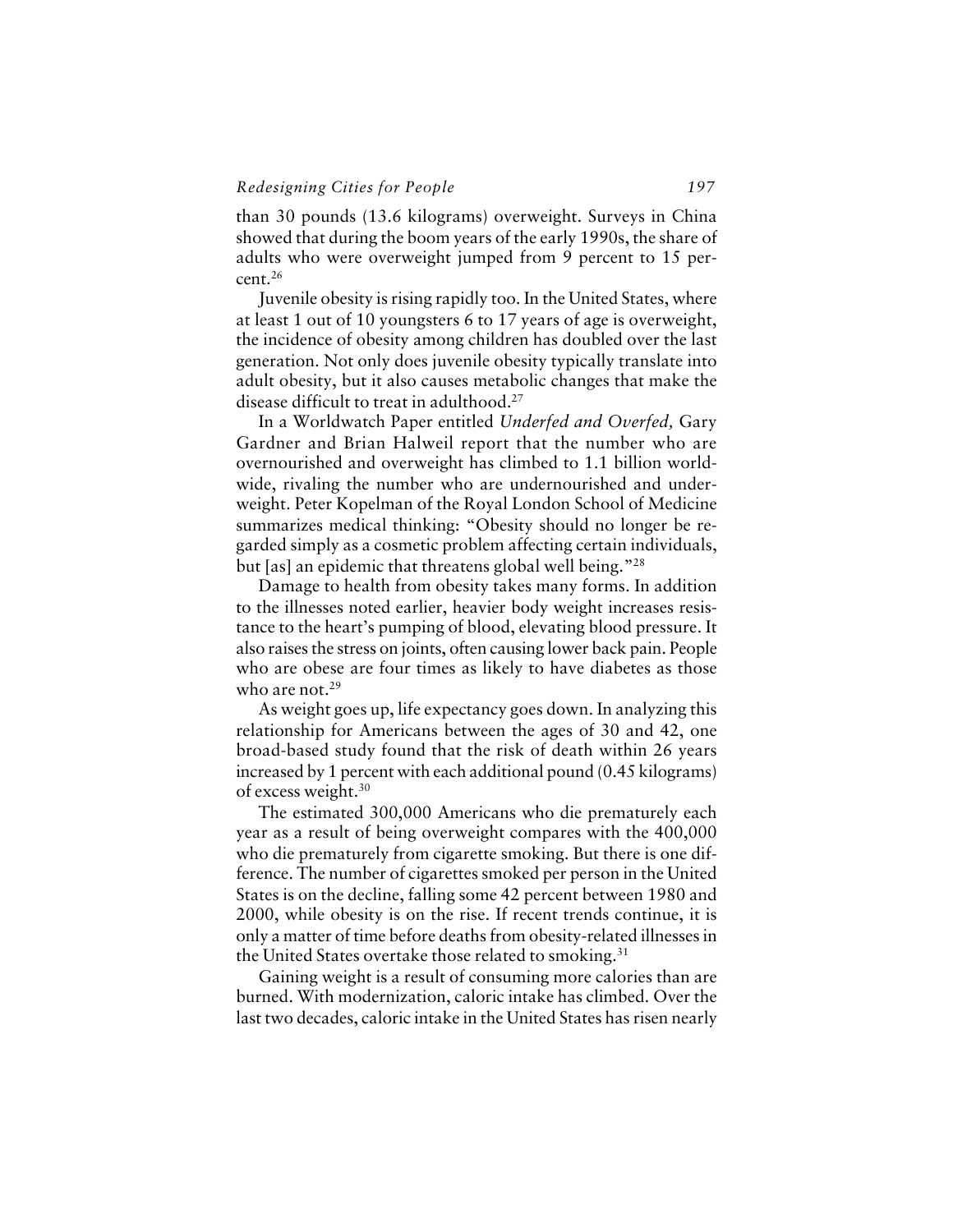10 percent for men and 7 percent for women. Modern diets are rich in fat and sugar. In addition to sugars that occur naturally in food, the average American diet now includes a staggering 53 teaspoons of added sugar a day, much of it in soft drinks and prepared foods. Unfortunately, diets in developing countries, especially in urban areas, are moving in this same direction.<sup>32</sup>

While caloric intake has been rising, exercise has been declining. The latest U.S. survey shows that 57 percent of Americans exercise only occasionally or not at all, a number that corresponds closely with the share of the population that is overweight.<sup>33</sup>

Economic modernization has systematically eliminated exercise from our lives. Workers commute by car from home to work in an office or factory, driving quite literally from door to door. Automobiles have eliminated daily walking and cycling. Elevators and escalators have replaced stairs. Leisure time is spent watching television. In the United Kingdom, the two life-style variables that correlate most closely with obesity are television viewing and automobile ownership.<sup>34</sup>

Children who watch television five or more hours a day are five times as likely to be overweight as those who watch less than two hours a day. Time spent playing computer games and surfing the Internet in lieu of playing outside is also contributing to the surge in obesity.<sup>35</sup>

Another manifestation of diet failures is the extent to which people are turning to liposuction to remove body fat. Resorting to this surgical procedure, which vacuums out fat from under the skin, is a desperate last measure for those whose diets have failed. In 1998, there were some 400,000 liposuction procedures in the United States.<sup>36</sup>

For many of those who are overweight, achieving a healthy body weight depends on both reducing caloric intake and burning more calories through exercise. Metabolically, we are hunter-gatherers. Given our heritage, exercise may be a genetic imperative.

Restoring exercise in our daily lives will not be easy. Today's cities, designed for automobiles, are leading to a life-threatening level of exercise deprivation. Our health depends on creating neighborhoods that are conducive to walking, jogging, and bicycling.

The challenge is to redesign communities, making public transportation the centerpiece of urban transport, and augmenting it with sidewalks, jogging trails, and bikeways. This also means re-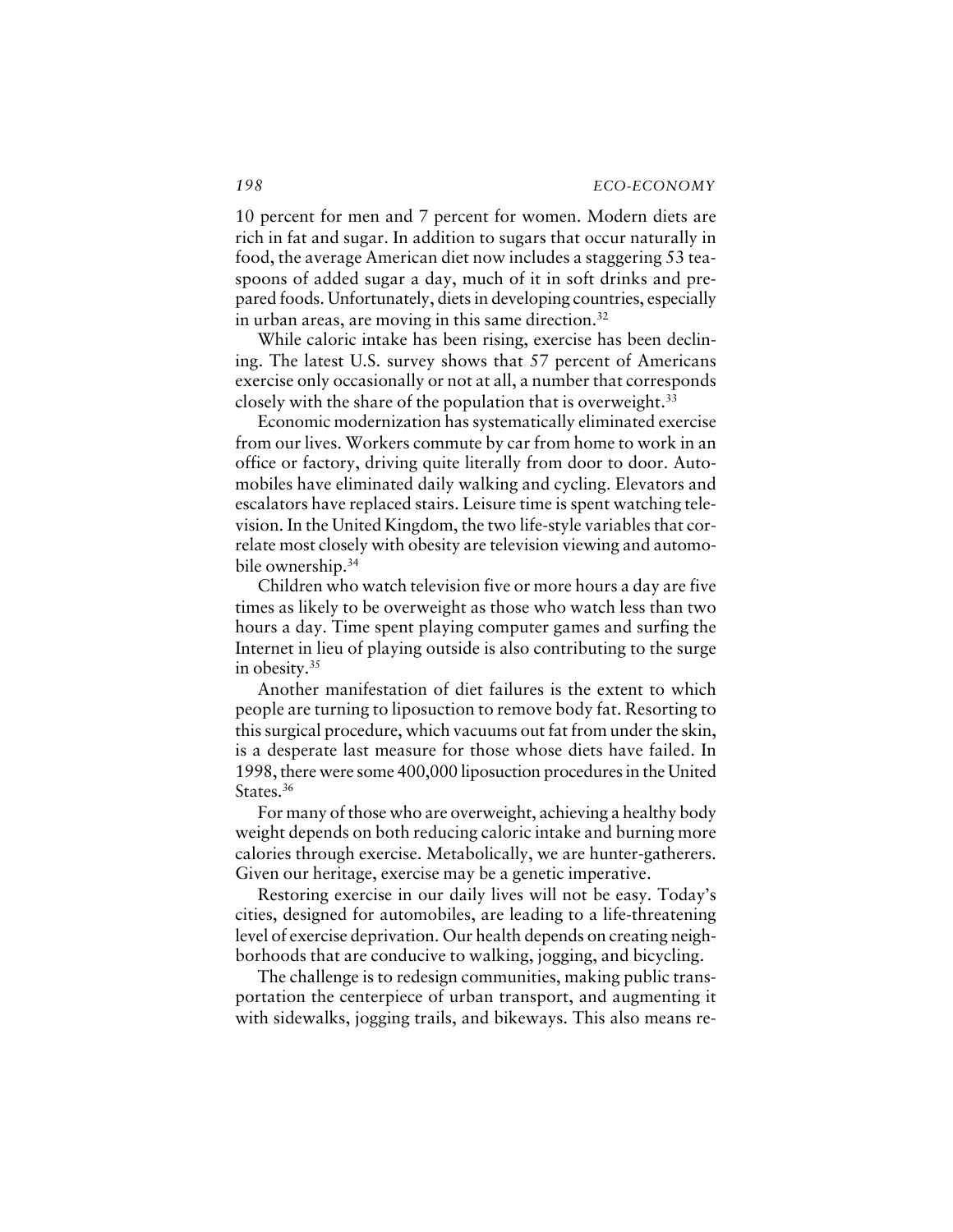placing parking lots with parks, playgrounds, and playing fields. Unless we can design a life-style that systematically restores exercise to our daily routines, the obesity epidemic—and the health deterioration associated with it—will continue to spread along with urbanization.

#### **Urban Rail and Bicycle Systems**

Urban transport systems based on a combination of rail, bicycles, and pedestrian walkways offer the best of all possible worlds in providing low-cost transportation and a healthy urban environment. Large cities invariably need rail systems to provide adequate mobility. Whether cities develop underground rail systems, lightrail surface systems, or both depends in part on size. Megacities almost certainly need underground rail systems to move a large volume of passengers in a timely fashion. For cities of intermediate size, light rail might provide a better base for efficient transport.

A rail system provides the foundation on which a city's transportation system can be developed. Trains are a fixed service, providing a permanent means of transportation that people can count on in a location-specific manner. Once in place, the nodes on such a system become the obvious places to concentrate office buildings, high-rise apartment buildings, factories, and shops.

The bicycle, a form of personal transportation, provides the versatility to complement the rail system. The bicycle's attractions are many. It alleviates congestion, lowers pollution, reduces obesity, increases physical fitness, does not emit climate-disrupting carbon dioxide, and is affordable for billions of people who cannot buy an automobile.

The bicycle can increase mobility while reducing congestion and the amount of land paved over. Six bicycles can typically fit into the road space used by one car. For parking, the advantage is even greater, with 20 bicycles occupying the space required to park one  $car<sup>37</sup>$ 

Few characteristics of car-centered cities are more annoying than persistent pollution, which affects both those who use the cars and those who do not. The bicycle is an ideal antidote to pollution, especially for short trips. Automobile engines burn least efficiently when they are first started. Once they are warmed up, they burn fuel more cleanly, but by that time short trips are over. Although global public attention focuses on the 885,000 auto-related fatali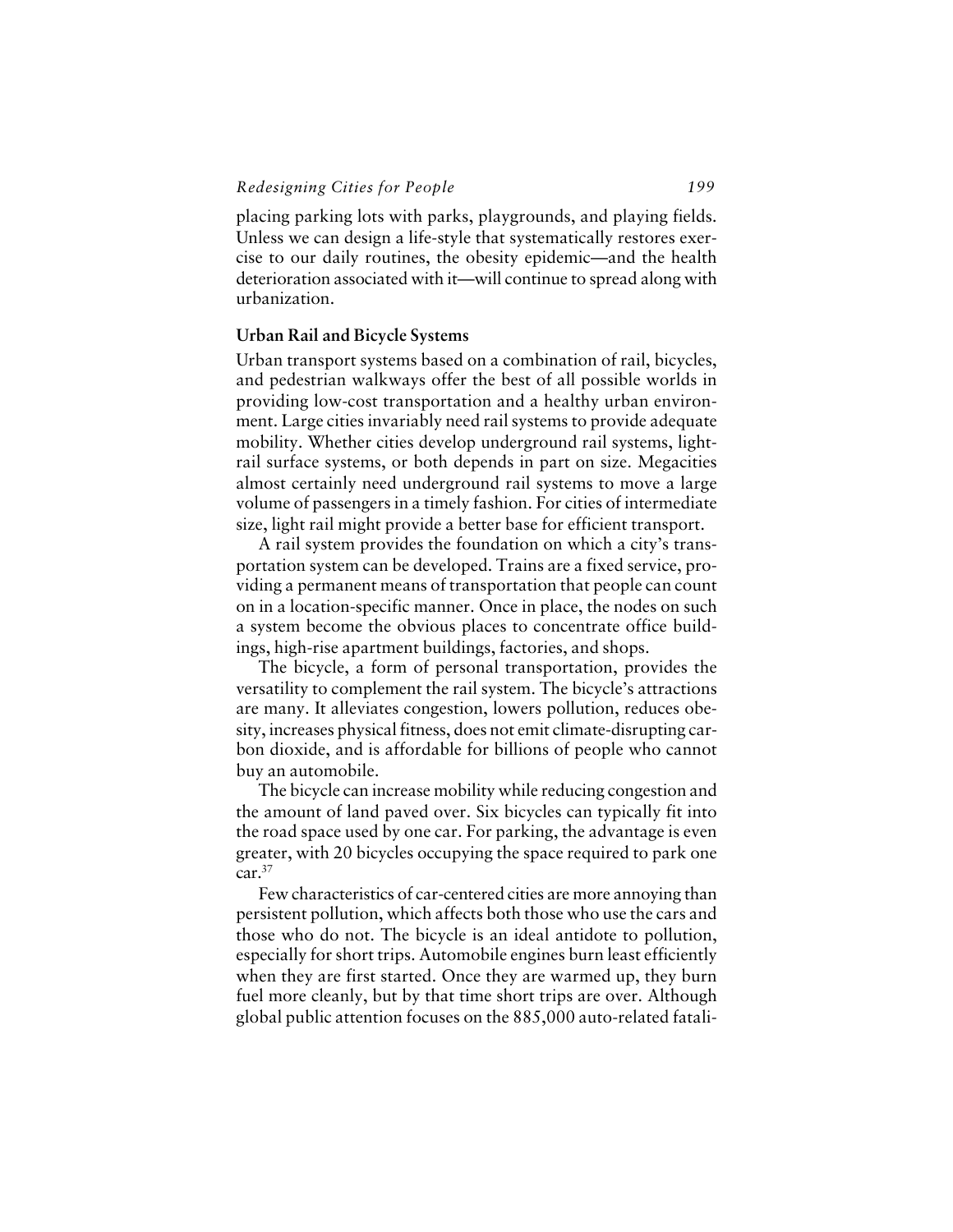ties each year, this figure is overshadowed by the estimated 3 million urban lives lost annually to air pollution.<sup>38</sup>

The bicycle is not only a flexible means of transportation, it is an ideal way of restoring a balance between caloric intake and expenditure. Exercise has value in its own right. Regular exercise of the sort provided by cycling to work reduces cardiovascular disease, osteoporosis, and arthritis and strengthens the immune system. Millions of people pay a monthly fee to use a fitness center (which they often drive to), where they ride stationary bikes, trying to achieve the same benefits.

Few methods of reducing carbon emissions are as effective as substituting the bicycle for the automobile on short trips. A bicycle, which typically weighs 13 kilograms (28 pounds), is from an engineering point of view a marvel of efficiency. An automobile, which requires 1–2 tons of material to transport often only one person, is extraordinarily inefficient in comparison. In addition to providing mobility and helping the rider to be physically fit, the bicycle also helps stabilize climate whenever it substitutes for a car.

The capacity of the bicycle to provide mobility for low-income populations has been dramatically demonstrated in China. In 1976, China was producing 6 million bicycles a year. After the reforms in 1978 that led to rapid economic growth, rising incomes, and a market economy in which people could exercise their preferences, annual bicycle production started climbing, eventually soaring over 40 million in 1988. After the market was largely saturated, production dropped somewhat and has remained between 20 million and 40 million a year since then. This vast surge to 540 million bicycle owners in China after the economic reforms in 1978 provided the greatest increase in human mobility in history. Bicycles took over city streets and rural roads.<sup>39</sup>

Cities in many parts of the world are turning back to bicycles for numerous uses. In the United States, more than 80 percent of police departments serving populations of 50,000 to 249,999 and 96 percent of those serving over 250,000 residents now have routine patrols by bicycle. Officers on bikes are more productive in cities partly because they are more mobile and can reach the scene of an accident or crime quicker. They typically make 50 percent more arrests per day than officers in squad cars. For fiscally sensitive officials, the cost of operating a bicycle is trivial compared with a car. Higher productivity at lower cost is a winning formula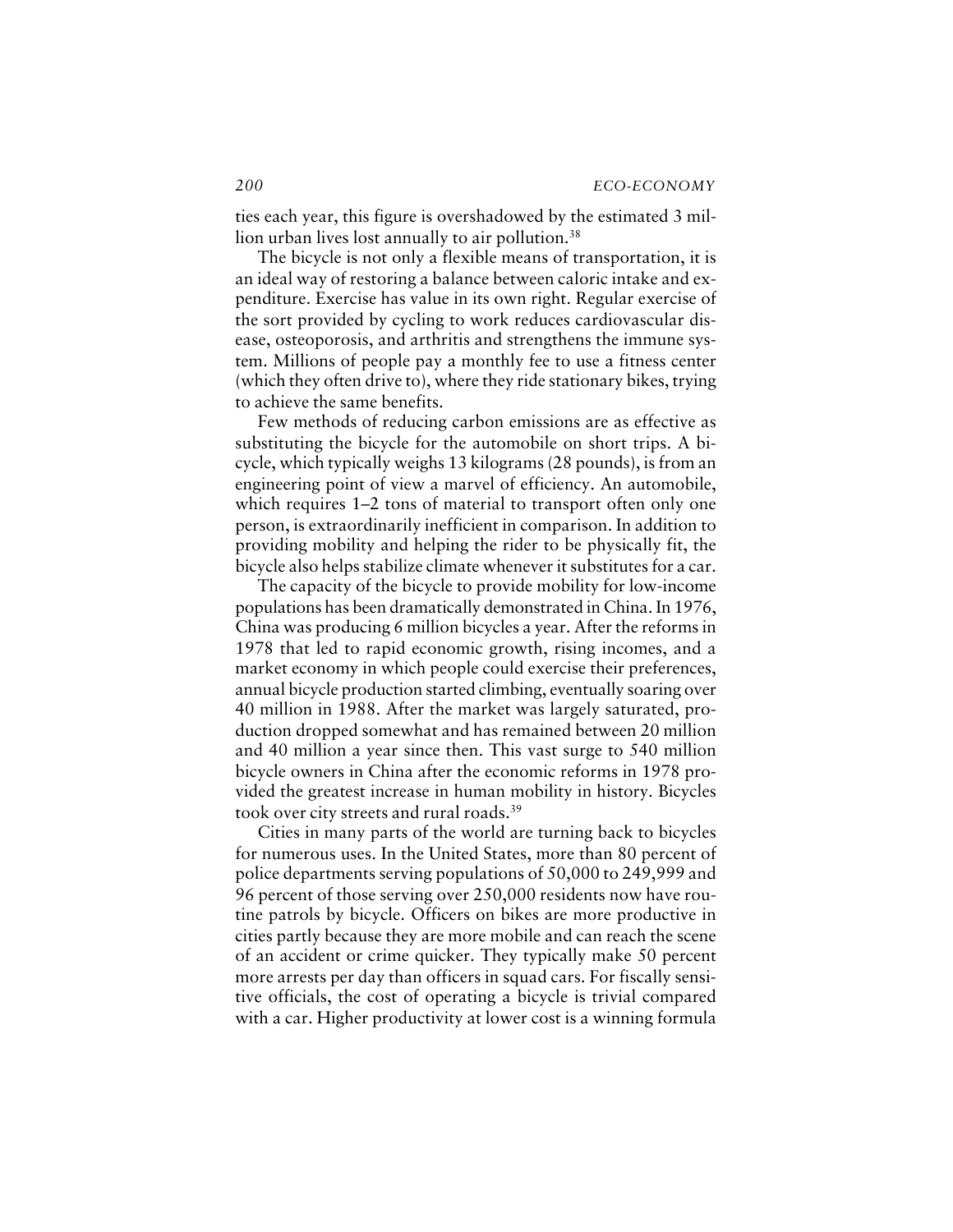in the minds of many city managers. Better community relations for officers on bikes provides an additional bonus.<sup>40</sup>

Urban bicycle messenger services are common in the world's larger cities. Bicycles can usually deliver small parcels in cities much more quickly and efficiently than motor vehicles can and at a much lower cost. As the information economy unfolds and as e-commerce expands, the need for quick, reliable, urban delivery services is escalating. For many competitive Internet marketing firms, quick delivery wins customers. In a city like New York, this creates an enormous potential for the use of bicycle messengers. As of 2000, an estimated 300 bicycle messenger firms were operating in New York City, competing for \$700 million worth of business each year. In large cities, the bicycle is becoming an integral part of the support system for e-commerce.<sup>41</sup>

The key to realizing the potential of the bicycle is to create a bicycle-friendly transport system. This means providing both bicycle trails and designated lanes on streets for bicycles. These should be designed to serve both commuters and people biking for recreation. In addition, bicycle use is enhanced by the provision of parking facilities and showers at workplaces. Among the industrialcountry leaders in designing bicycle-friendly transport systems are the Dutch, the Danes, and the Germans.<sup>42</sup>

The Netherlands, the unquestioned leader among industrial countries, has incorporated a vision of the role of bicycles into a Bicycle Master Plan. In addition to creating bicycle lanes and trails in all its cities, the system also gives cyclists the advantage over motorists in right-of-ways and at traffic lights. Traffic signals permit cyclists to move out before cars.<sup>43</sup>

Roughly 30 percent of all urban trips in the Netherlands are on bicycle. This compares with 1 percent in the United States. Both the Netherlands and Japan have made a concerted effort to integrate bicycles and rail commuter services by providing for bicycle parking at each rail station, making it easier for cyclists to commute to the station. In Japan, the use of bicycles for commuting to rail transportation has reached the point where some stations invested in vertical parking garages for bicycles, much as is often done for automobiles.<sup>44</sup>

Spain, one of the latest countries to climb on the bicycle bandwagon, had opened 80 newly constructed bicycle trails by the end of 2000. It now has some 965 kilometers (about 600 miles) with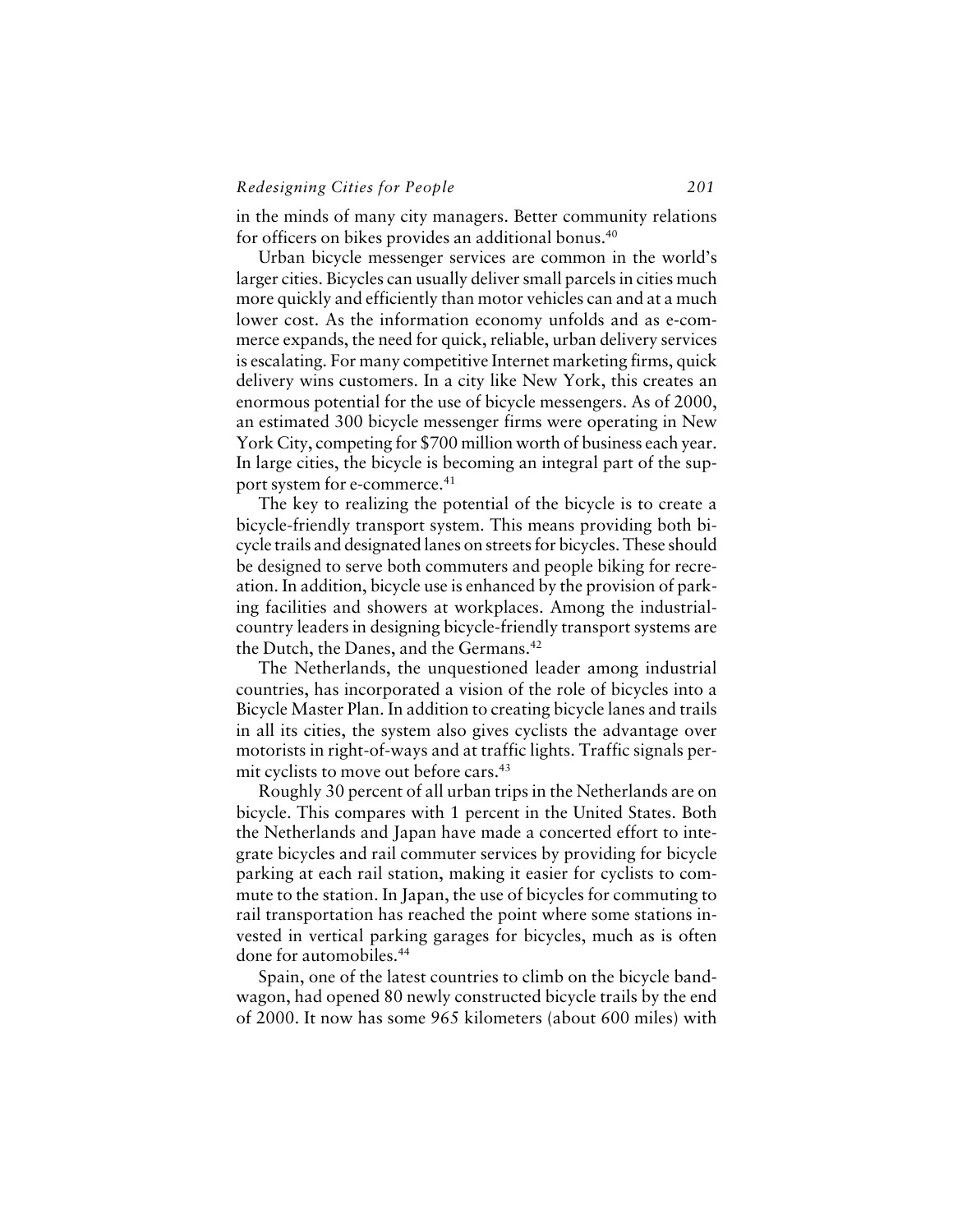new surface and signposts. Another 640 kilometers have been designated and can be used, but have not yet been surfaced.<sup>45</sup>

The combination of rail and bicycle, and particularly their integration into a single, overall transport system, makes cities eminently more livable than those centered around car transport systems. Noise, pollution, congestion, and frustration are all lessened. Both the people and the environment are healthier.

#### **Planning Cities for People**

As the new century begins, it is becoming increasingly evident to urban dwellers, whether in an industrial or a developing country, that there is an inherent conflict between the automobile and the city. The vehicle that promised mobility and delivered it in largely rural societies cannot provide mobility in cities. Indeed, after a certain point, as more and more people try to achieve mobility by driving in a city, they become progressively less mobile.

The automobile-centered urban transport system can lead to frustration with congestion, a frustration that sometimes becomes what is now known as "road rage." Urban air pollution, often largely from automobiles, claims millions of lives.

Congestion also takes a direct economic toll in the form of rising transportation inefficiency and greater costs in time and energy. As indicated, longer commuting times are now a source of daily frustration in a diverse array of cities, including Bangkok, Beijing, Houston, Rome, São Paulo, and Tel Aviv.

Another cost of cities devoted to cars is a psychological one, a deprivation of contact with the natural world—an asphalt complex. There is a growing body of evidence that there is an innate need for human contact with nature. Both ecologists and psychologists have been aware of this for some time. Ecologists, led by E.O. Wilson, have formulated the "biophilia hypothesis," which argues that those who are deprived of contact with nature suffer psychologically, and that this deprivation leads to a measurable decline in well-being.<sup>46</sup>

Meanwhile psychologists have coined their own term ecopsychology—in which they make the same argument. Theodore Roszak, a leader in this field, cites a study that documents humans' dependence on nature by looking at the rate of recovery of patients in a hospital in Pennsylvania. Those who were in rooms overlooking the parking lot took longer to recover from illnesses than those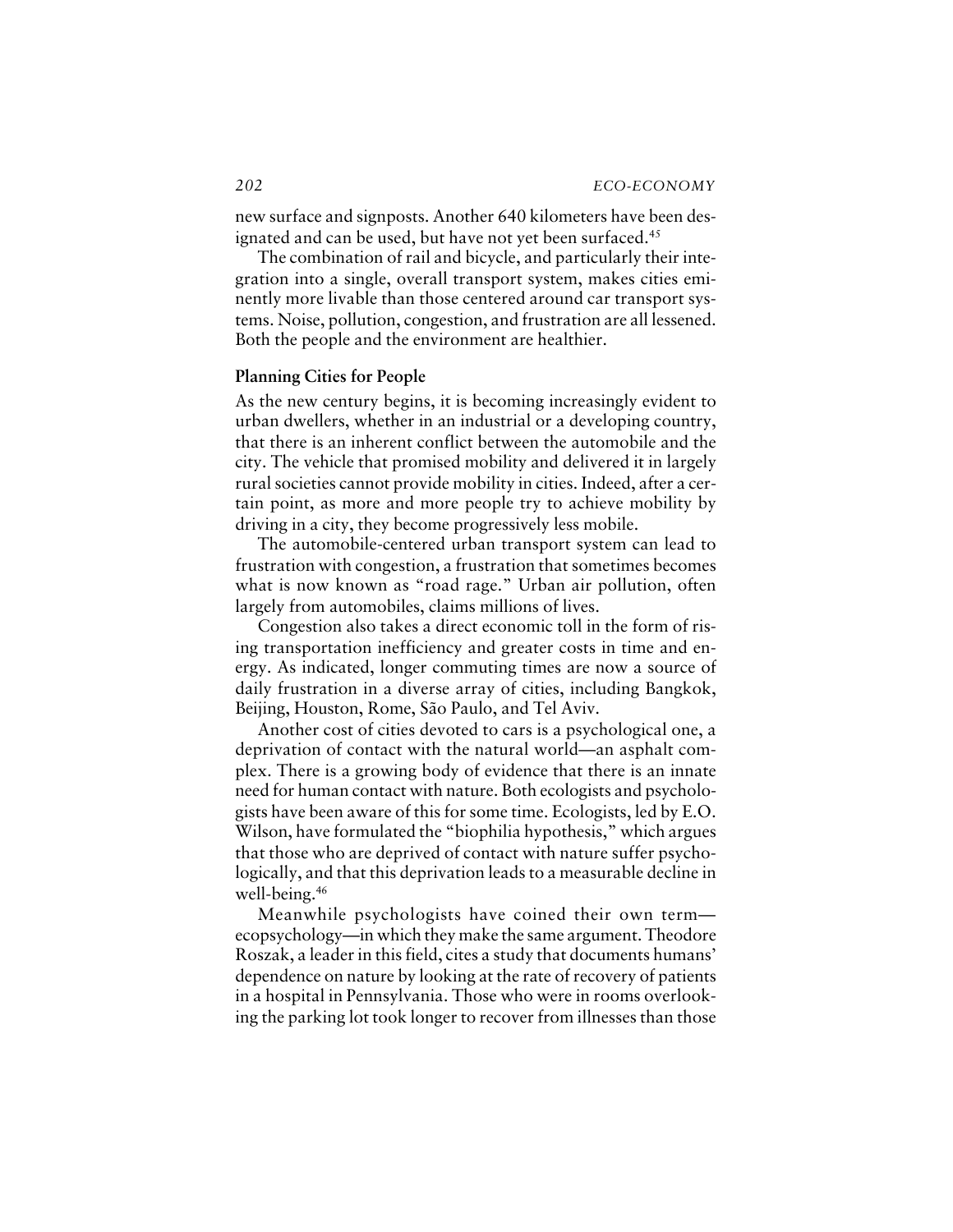whose rooms overlooked gardens with grass, trees, flowers, and birds.<sup>47</sup>

One of the arguments for community gardens is that in addition to providing food, they also provide greenery and a sense of community. Working with soil and watching things grow has a therapeutic effect, apparently harkening back to earlier times when everyone worked the soil.

The exciting news is that there are signs of change, daily indications of an interest in redesigning cities for people, not for cars. One encouraging trend comes from the United States. Rising public transit ridership of 5 percent a year since 1995 indicates that some people are abandoning their cars for buses, subways, and light rail. The country that led the world into the automobile age is starting to lead it away from such complete dependence on the  $car<sup>48</sup>$ 

Mayors and city planners the world over are beginning to rethink the role of the car in urban transportation systems. Some of the most fundamental challenges come from the developing world. As noted in Chapter 1, a group of eminent scientists in China challenged Beijing's decision to promote an automobile-centered transportation system. They point out a simple fact: China does not have enough land to accommodate the automobile and to feed its people. What is true for China is also true for India and dozens of other densely populated developing countries.<sup>49</sup>

Some cities in industrial and developing countries alike are dramatically increasing the mobility of their people by moving away from the car. The mayor of Curitiba, Brazil, has come up with an alternative transportation system, one that does not mimic those in the West but that is inexpensive and commuter-friendly. Since 1974 the transportation system has been totally restructured. As Molly O'Meara Sheehan points out, although one third of the people in Curitiba own cars, two thirds of all trips in the city are by bus. The population has doubled since 1974, but car traffic in the city has declined by 30 percent—a remarkable achievement.<sup>50</sup>

Some cities are far better at planning their growth than others. They plan transport systems that provide mobility, clean air, and exercise—a sharp contrast to cities that offer congestion, healthimpairing air, and little opportunity for exercise. When 95 percent of a city's workers depend on the automobile for commuting, as happens in Atlanta, the city is in trouble. (See Table 9–4.) By con-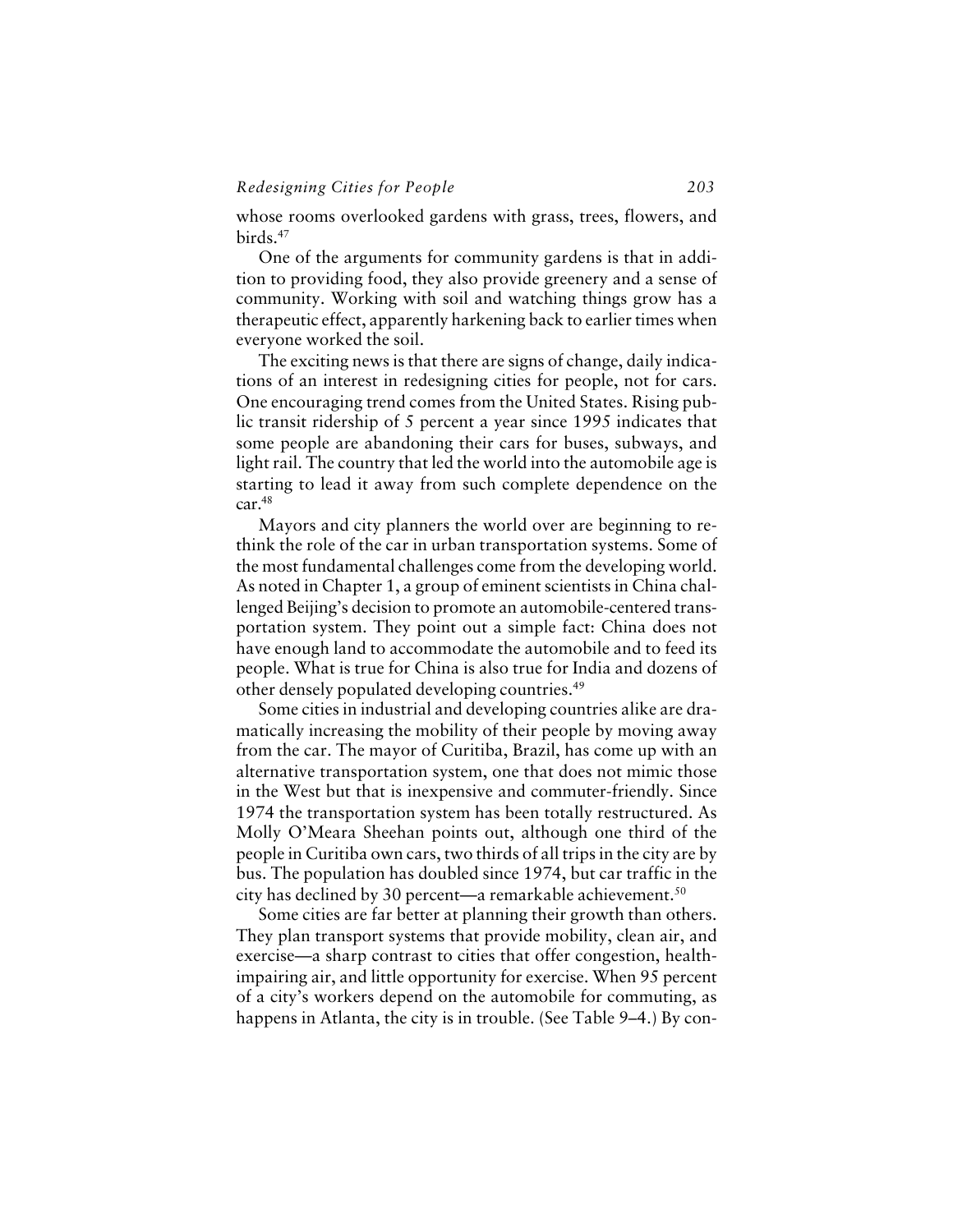|                 |            | Private     | Public    | Foot/Bicycle/ |
|-----------------|------------|-------------|-----------|---------------|
| City            | Population | Vehicle     | Transit   | Other         |
|                 | (million)  | $(percent)$ | (percent) | (percent)     |
|                 |            |             |           |               |
| Amsterdam       | 1.4        | 40          | 25        | 35            |
| Atlanta, GA     | 2.5        | 95          | 5         | $\Omega$      |
| Bangkok         | 6.5        | 60          | 30        | 10            |
| Bogota          | 6.1        | 9           | 75        | 16            |
| Cairo           | 9.7        | 10          | 58        | 31            |
| Copenhagen      | 1.3        | 43          | 25        | 32            |
| Curitiba        | 2.2        | 14          | 72        | 15            |
| Lagos           | 10.3       | 18          | 54        | 22            |
| Los Angeles, CA | 13.1       | 87          | 6         | 6             |
| New York, NY    | 16.6       | 61          | 30        | 9             |
| Paris           | 9.5        | 49          | 36        | 15            |
| Portland, OR    | 1.3        | 90          | 6         | 4             |
| Singapore       | 3.3        | 22          | 56        | 22            |
| Tokyo           | 27.0       | 29          | 49        | 22            |
| Washington, DC  | 3.5        | 77          | 16        | 7             |

Table 9–4. *Commute to Work in Selected Cities, Early 1990s*

*Source:* See endnote 51.

trast, in Amsterdam only 40 percent of workers in the city commute by car; 35 percent commute by bike or walk, while 25 percent use public transit. Copenhagen's commuting patterns are almost identical to Amsterdam's. In Paris, just under half of commuters rely on cars. Even though these European cities are older, often with narrow streets, they have far less congestion than Atlanta.<sup>51</sup>

Not surprisingly, cities that are more car-dependent have more congestion and less mobility than those that offer more commuting options. The very vehicle whose great promise was mobility is in fact immobilizing entire urban populations, making it difficult for rich and poor alike to move about.

The design of transport systems, especially rail-based ones, shapes land use and the evolution of cities, but throughout the modern era, budget allocations for transportation have invariably been heavily biased toward the construction and maintenance of highways and streets. Creating more livable cities and the mobility that people desire depends on reallocating budgets to emphasize the development of rail- or bus-based public transport and facilities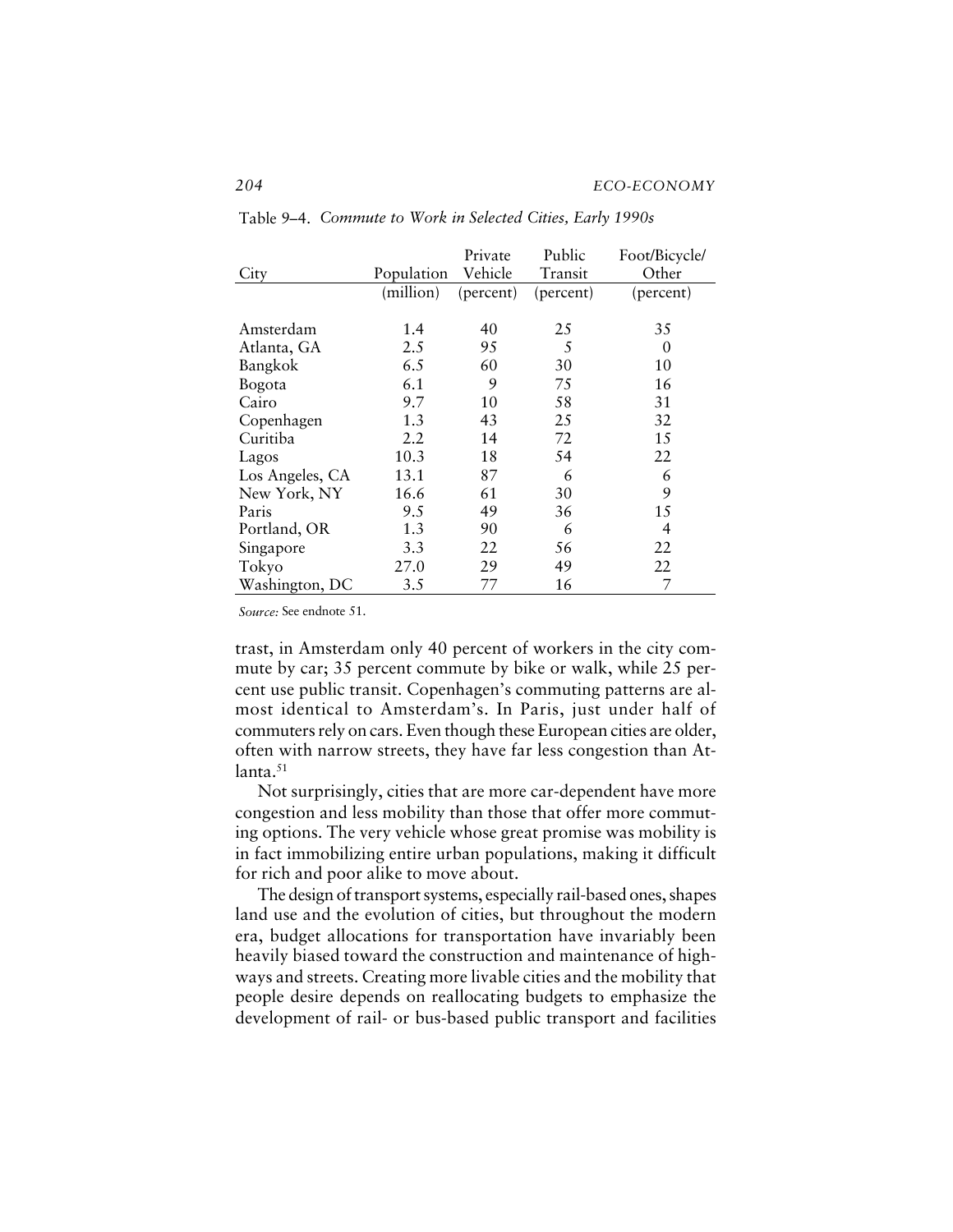that support the bicycle. Existing long-term transportation strategies in many developing countries assume that everyone will one day be able to own a car. Unfortunately, given the constraints of land available to accommodate the automobile, not to mention those imposed by low incomes, this is simply not realistic. Given that reality, these countries will provide more mobility if they support public transportation and the bicycle.

If developing-country governments continue to invest most of the public resources available for transportation in support of the automobile, they will end up with a system built for the small fraction of their people who own cars—15 percent or so in many countries. Much of the remaining 85 percent will be deprived of mobility. Recognition now that most of the world's people are not likely to ever own automobiles can lead to a fundamental reorientation of transport system planning and investment.<sup>52</sup>

There are many ways to restructure the transportation system so that it satisfies the needs of all people, not just the affluent, so that it provides mobility, not immobility, and so that it improves health rather than damaging it. One way is to eliminate the subsidies that many employers provide for parking. For example, parking subsidies in the United States that are worth an estimated \$31.5 billion a year obviously encourage people to drive to work.<sup>53</sup>

In 1992, California mandated that employers match parking subsidies with cash that can be used by the recipient either to pay public transport fares or to invest in bicycles. In firms where data were collected, this shift in policy reduced automobile use by some 17 percent. At the national level, a provision was incorporated into the 1998 Transportation Equity Act of the 21st Century to change the tax code so that those who used public transit or vanpools would enjoy the same tax-exempt subsidies as those who received free parking. What societies should be striving for is not parking subsidies, but parking taxes—taxes that begin to reflect the cost to the community of congestion associated with excessive numbers of automobiles.<sup>54</sup>

Some cities are reducing traffic congestion by charging cars to enter the city. Singapore, long a leader in urban transport innovation, has imposed a tax on all roads leading into the city. Electronic sensors identify each car as it enters, and then debit the owner's credit card. This has reduced the number of automobiles in Singapore, providing its residents with much more mobility than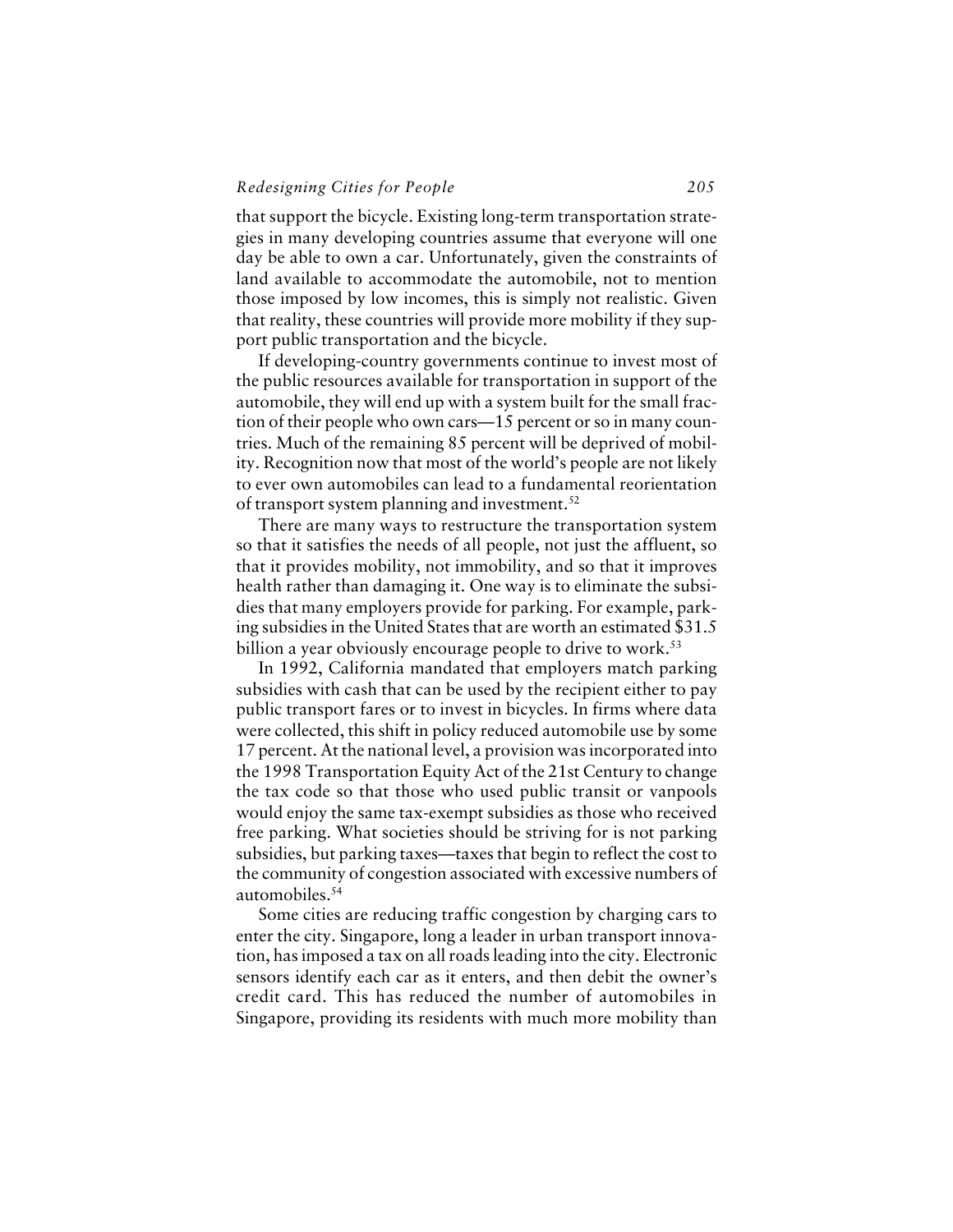in most other cities.  $55$ 

Singapore has been joined by Trondheim, Norway's third largest city. And now London too is planning to charge motorists driving in the city in order to alleviate the congestion that is strangling it. This obviously works best when it is coordinated with investment in improved public transportation and bicycle options. Other cities suffering from traffic gridlock seem likely to follow.<sup>56</sup>

More and more cities are declaring car-free areas. These have proved to be universally popular. Scores of cities have adopted this approach, including Stockholm, Vienna, Prague, and Rome. Paris experimented with a total ban on cars along stretches of the Seine River during the summer of 2001.<sup>57</sup>

Another social innovation that has substantially reduced parking congestion is car sharing. This approach, which emerged in Europe, is designed to provide access to cars for people who do not use them on a daily basis. The car sharing organization may be publicly sponsored, as in Amsterdam, or privately operated, as in Berlin. In the latter, Carsten and Marcus Petersen invested in a few cars and started taking reservations for those who wished to use them. For people who do not regularly use a car, an automobile represents a huge investment in materials and, for the community, in parking space. Crowding neighborhoods with parked automobiles is no longer necessary with car sharing.<sup>58</sup>

The success of this approach is evident in its growth. Car sharing groups in Europe now have 70,000 members in 300 towns and cities in eight countries from Ireland to Austria. Worldwatch researcher Gary Gardner reports that each shared vehicle eliminates four private cars, thus saving money and reducing material use and parking congestion in urban centers.<sup>59</sup>

Another initiative gaining attention is the idea of making subways attractive, even cultural centers. In Moscow, with works of art in the stations, the subway system is justifiably referred to as Russia's crown jewel. In Washington, D.C., Union Station, which links the city's subway system with intercity train lines, is an architectural delight. With its restoration completed in 1988 it has become a social gathering place with a rich array of restaurants, shops, and conference rooms.

One of the more interesting innovations designed to encourage the use of public transportation comes from State College, a small town in central Pennsylvania that is home to Pennsylvania State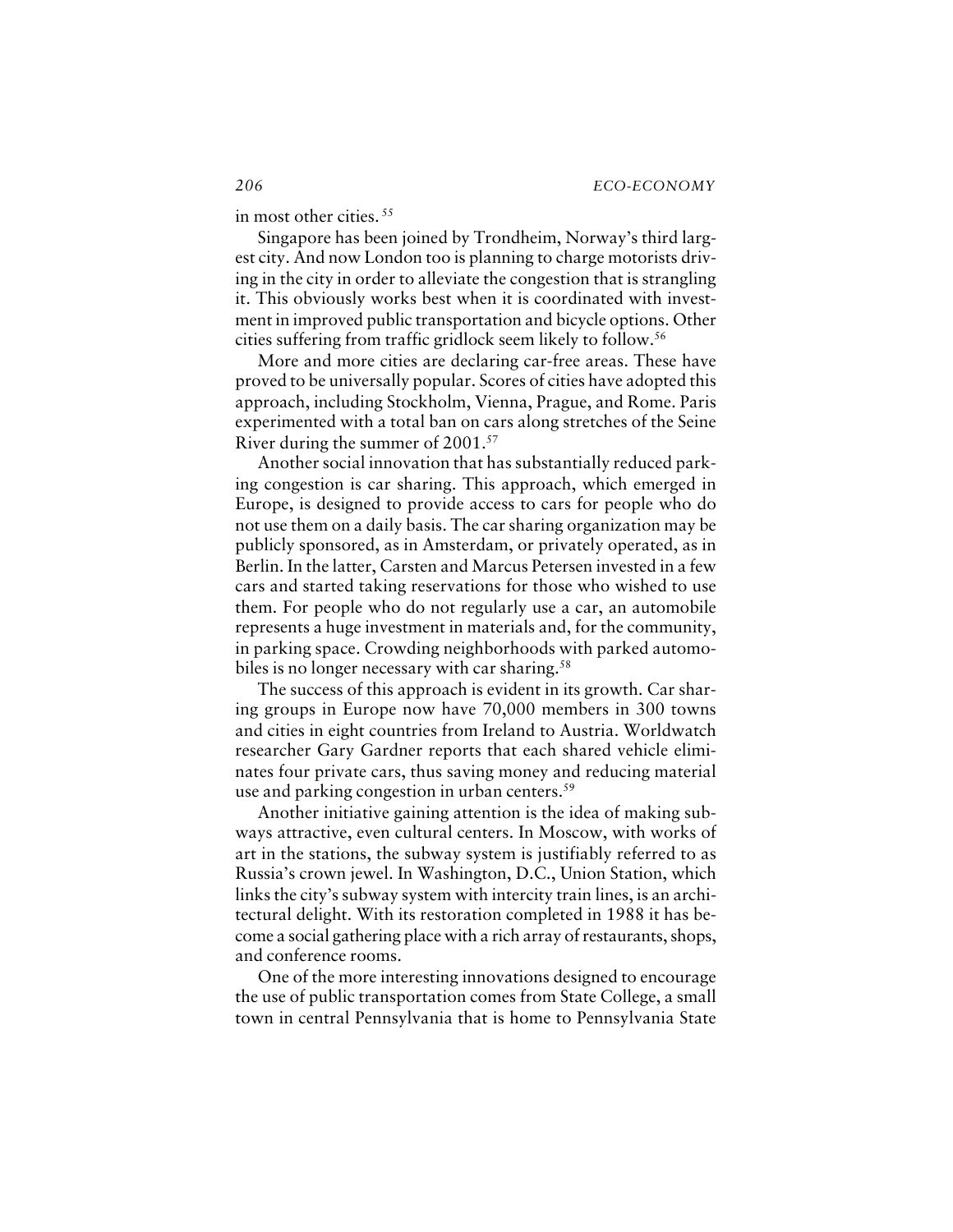University. In an effort to reduce traffic and parking congestion on campus, Penn State decided in 1999 that it would provide \$1 million to the bus-based local transit system in exchange for unlimited free rides for its students, faculty, and staff. As a result, bus ridership in State College jumped by 240 percent in one year, requiring the transit company to invest heavily in new buses to accommodate the additional passengers. This initiative by the university has created a far more pleasant, attractive campus—an asset in recruiting both students and faculty.<sup>60</sup>

An innovation that is attracting attention in the United States is the provision of "location-efficient" mortgages. These are designed to reward home buyers or renovators who invest in housing near transportation hubs. By living near these, people can dispense with automobile ownership, or perhaps own just one car instead of two. This reduction in their cost of living is reflected in the larger loan they are able to obtain. This financial instrument, which was designed by the Natural Resources Defense Council, a leading U.S. environmental group, is available on a trial basis in Chicago, Los Angeles, and Seattle.<sup>61</sup>

Another public interest group initiative that is paying dividends has been undertaken by a group in India called the Public Affairs Center. It surveys residents of major cities about the quality of services that they receive. The group then publishes the results in the form of a report card for each Indian city on the adequacy of various services provided to their citizens. This is distributed to the media and widely circulated. Among its contributions was the discovery of widespread corruption in Bangalore, where one of every eight citizens surveyed indicated they had to pay a bribe to get city officials to respond to their needs.<sup>62</sup>

One of the most disturbing dimensions of the evolution of cities in developing countries is that this process is shaped by the nature of squatter settlements. As one study notes, the unnamed millions of squatters who are settling in cities are actually shaping the development of these areas. Curitiba, Brazil, again on the cutting edge of thinking, has designated tracts of land for squatter settlements. The alternative, which is to let squatters settle wherever they can on steep slopes, on river floodplains, or on other high-risk areas makes it difficult to provide basic services such as transport, water, and sewerage. By setting aside tracts of land for squatter settlements, the process can at least be structured in a way that is consis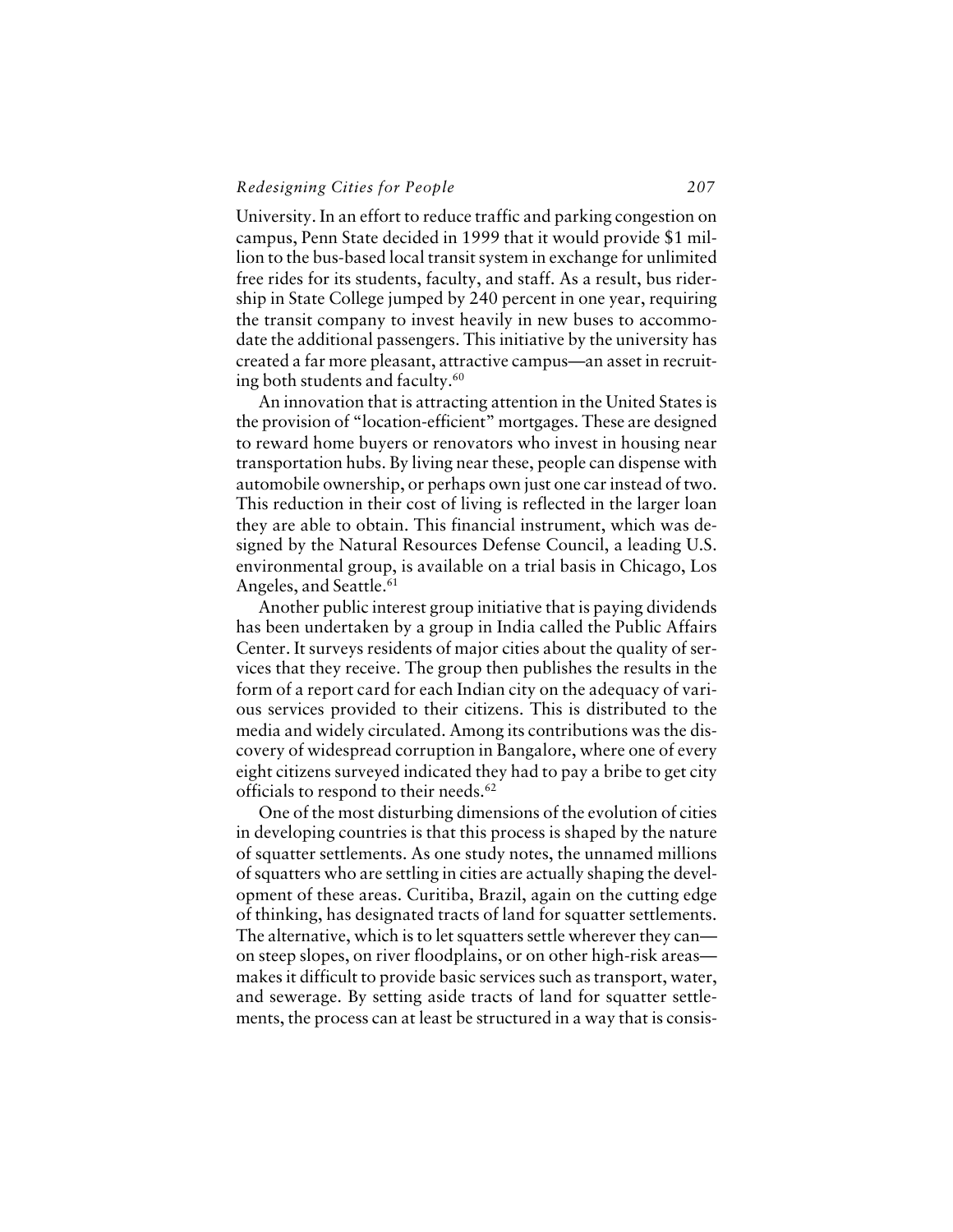tent with the official development plan of the city.<sup>63</sup>

As the new century begins, the world is being forced to reconsider the future role of the automobile in cities in one of the most fundamental shifts in transportation thinking over the last century. It is ironic that the very cars and trucks that made massive urbanization possible are now contributing to the deterioration of cities.

Some years ago, while attending a conference in Boston, I was making my way one morning on foot to the conference several blocks away. Between my hotel and the conference site, a thruway cut across the city. I had to wait some time for a break in the traffic so I could cross the congested thoroughfare. As I stood there, witnessing the effect of this thruway on the community, noting the noise, the pollution, and the congestion, I felt sorry for the people who lived in the neighborhood. And I felt sorry for us as a species. I don't think this represents the ultimate in human social evolution. We can do better.